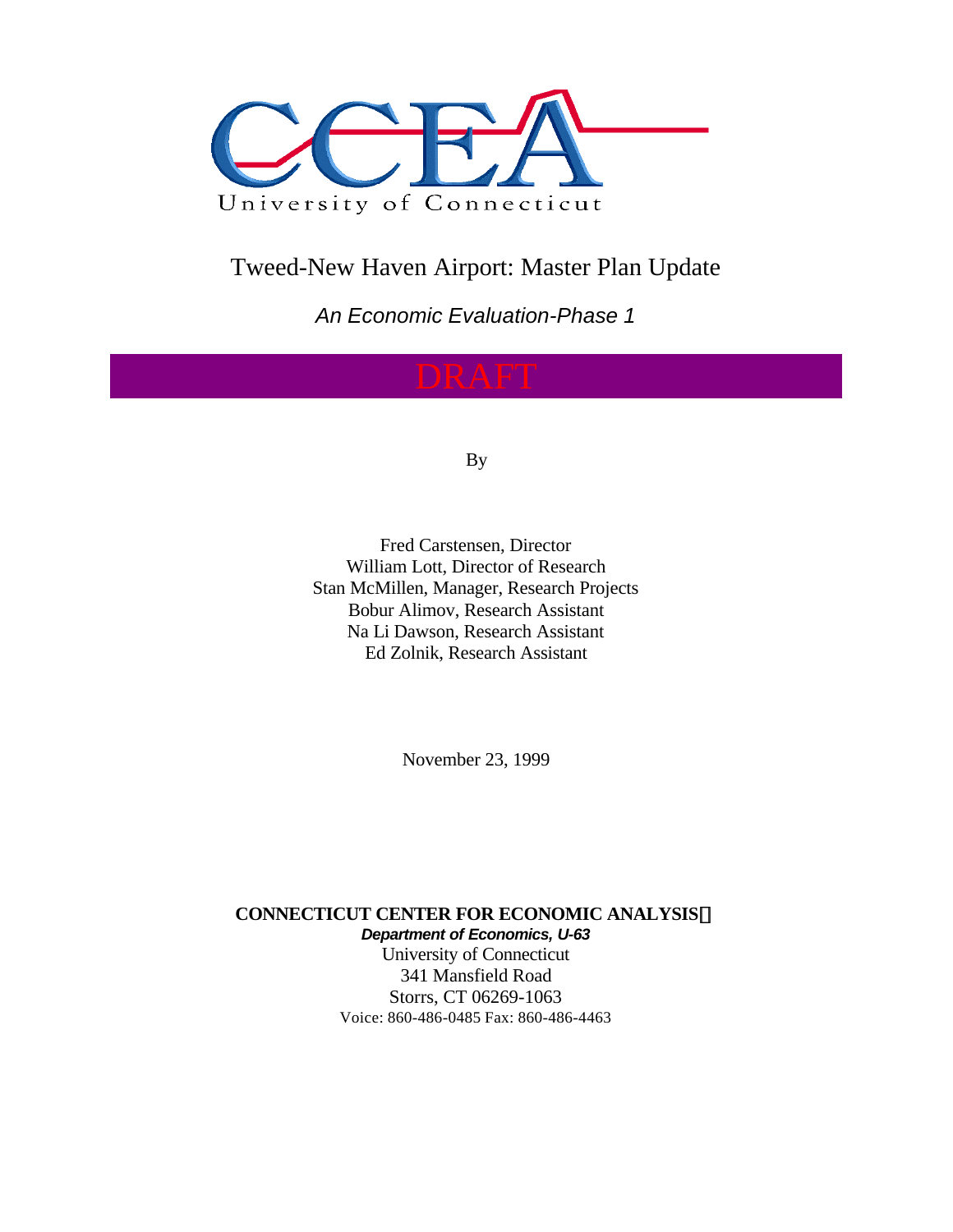## - **EXECUTIVE SUMMARY** -

## **Project Overview**

As an integral part of the update of the Master Plan for Tweed-New Haven Airport, the Connecticut Center for Economic Analysis (CCEA) performed an economic impact analysis of the Airport. The analysis considers two scenarios, (a) a *status quo* forecast and (b) a no-constraint forecast. The latter forecast assumes that the Airport will be modernized to accommodate new regional jet service. The no-constraint forecast was further divided into a low-growth alternative and a high-growth alternative for commercial traffic. The analysis shows that the total economic impact of Tweed-New Haven Airport ranges from \$63,783,485 for the *status quo* forecast to \$327,238,964 for the high-growth alternative by 2019.

CCEA was further charged to study the question of whether the Airport had had an adverse impact on property vales in the neighborhoods surrounding the Airport. The Center studied over 700 residential real estate transactions in the neighborhood surrounding the Airport over the years 1967 to 1999. The analysis found no statistically significant difference in the changes in value of residences within the runway protection zones and those outside of them over the period. The sample was further divided into properties within the 65db noise contour and those outside. Again, no statistically significant differences in price growth between the two groups was uncovered.

## **Overview of CCEA**

The Connecticut Center for Economic Analysis (CCEA) at the University of Connecticut, maintains several regional economic models and through its Forecasting and Analysis Group performs economic impact and policy analysis for a variety of development projects and initiatives throughout Connecticut. For example, CCEA has prepared analyses on the following:

- Groton-New London Submarine Base Closing
- Igor Sikorsky Memorial Airport, Bridgeport
- The Bridgeport Casino proposal
- Connecticut Tourism
- **Structured Tax Credits**

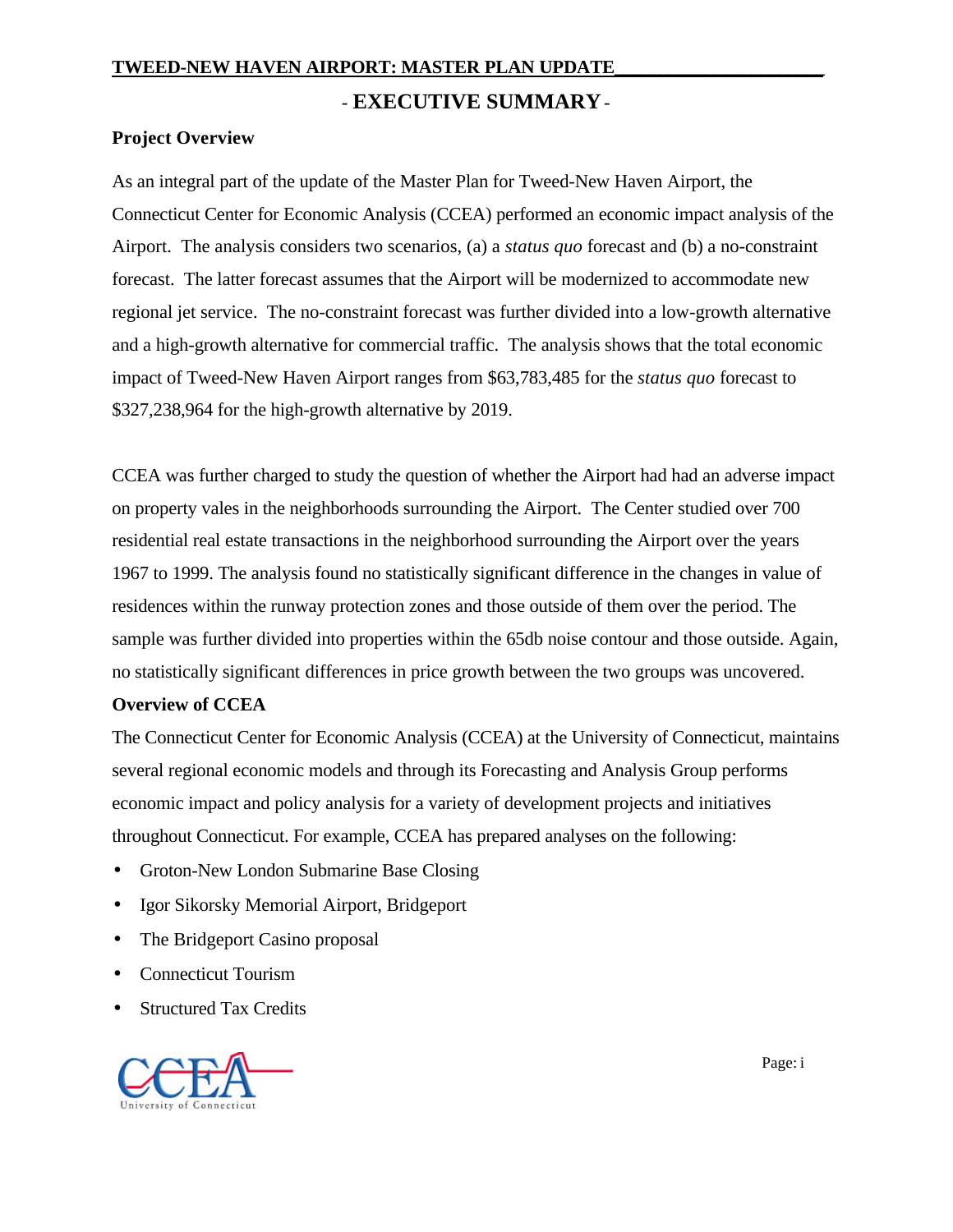• Property tax regimes in Naugatuck, Waterbury, and Hartford

Among other projects, CCEA is currently preparing the economic impact analysis of the consequences of rail and highway infrastructure improvements in New Haven, including a new State Street Station, new parking facilities, the Church Street Bridge, and, improved schedules and trains for Metro-North, Shore Line East and Amtrak.

## *Airport Master Plan Update*

The Tweed-New Haven Regional Airport Master Plan Update has three phases:

- $\triangleright$  Phase 1 Development of a Scope of Work
- ÿ Phase 2 Inventory, Forecasts, Airport Role, and Initial Screening
- ÿ Phase 3 Alternatives Analysis, Environmental Assessment, Financial Plan, Airport Layout Plans

Phase 1 is now completed; Phase 2 is presently being prepared. There are two elements of the forecasts of aviation demand being developed in Phase 2: scheduled air service market analysis and general aviation activity. Simat, Helliesen & Eichner, Inc. (SH&E) prepared the draft scheduled service market analysis using two scenarios: *base case/status quo*, and *no-constraint*. Within the *no-constraint* scenario, SH&E developed two separate forecasts: a low and high range. These three scheduled service forecasts encompass the reasonable range of potential scheduled passenger activity at Tweed-New Haven Regional Airport between the years 2000-2019.

The two scenarios and the range of forecasts provide the initial basis for developing conceptual facility requirements and alternatives that will be considered in the Airport Master Plan Update. The scheduled service forecast scenarios will be combined with general aviation forecasts (which will be prepared as part of Phase 2) to present a complete picture of potential aviation demand at Tweed-New Haven Regional Airport. CCEA used FAA's current Terminal Area Forecast (TAF) for Tweed-New Haven Airport to identify future general aviation activity (see Appendix 2). The



Page: ii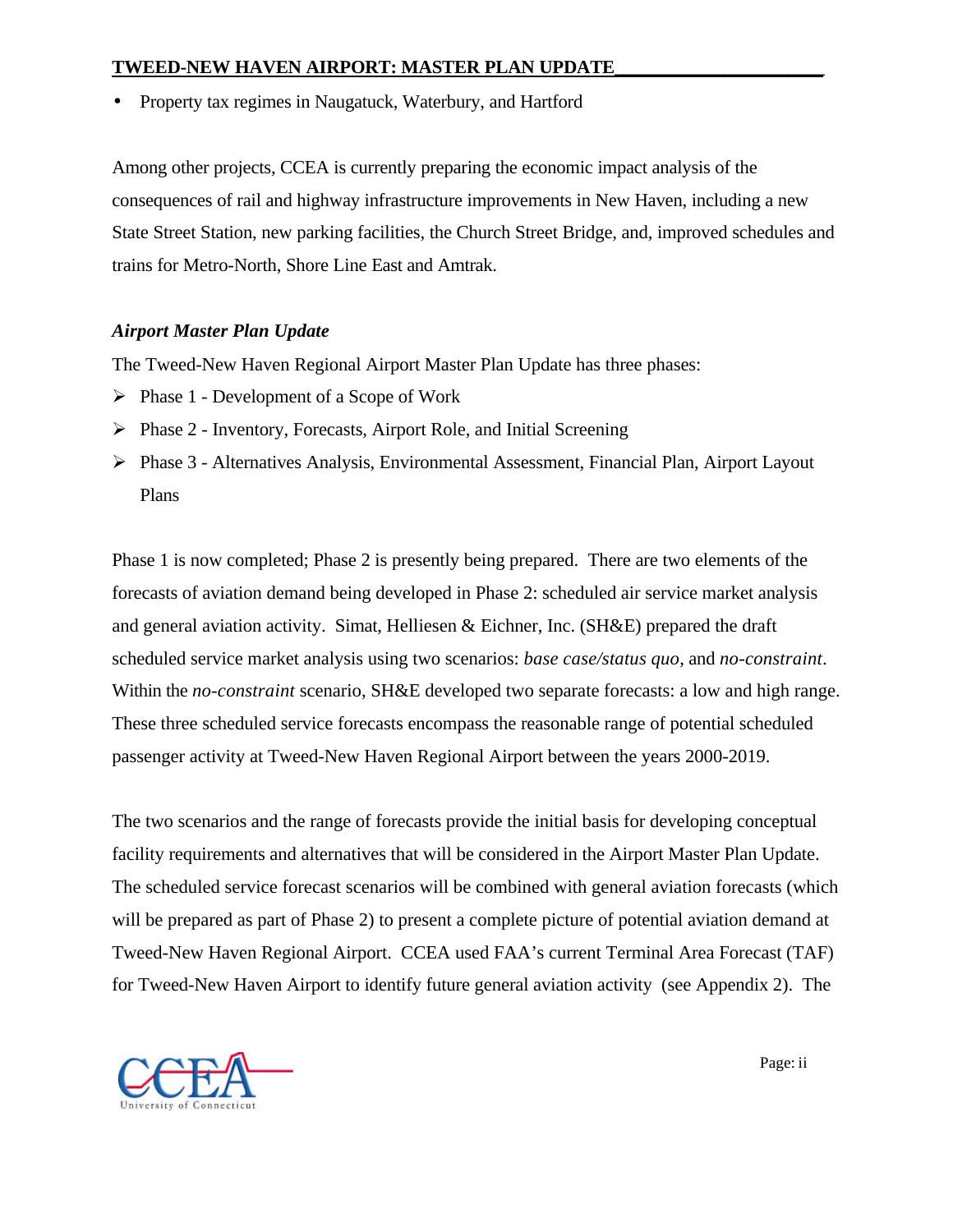FAA's TAF will be also be used in development of forecasts for general aviation activity in Phase 2 of the Master Plan Update.

The Market Assessment and Economic Impact Sub-committee met on August 12, 1999, to review the methodology used in preparing the economic impact analysis. The CCEA economic impact analysis serves as one tool for evaluating impacts of the forecast scenarios, particularly in Task 6, Initial Screening.

In the course of the Airport Master Plan Update, CCEA will use two different models to measure potential economic impacts:

- Regional Input-Output Modeling System (RIMS) II
- Regional Economic Models, Inc. (REMI)

CCEA first ran the RIMS model, which is presented here, based on the scenarios presented in the scheduled service market analysis. As noted above, FAA has long used RIMS as their standard airport economic impact model. However, RIMS utilizes a limited number of variables compared to REMI, and has less capacity to assess the impact of various policy decisions, decisions which REMI can evaluate. Moreover, REMI is a dynamic model, which makes it a more sophisticated tool when looking at long-term impacts. As a dynamic economic model, REMI requires more data than is presently available, particularly for development and construction costs of any future airport facilities. As a result, CCEA can only complete a REMI analysis in Phase 3 of the Master Plan Update. CCEA developed a RIMS analysis in this phase of the Master Plan Update because of its comparability with FAA assessments at other airports and to provide an initial measure of the economic impacts of the various forecast ranges. However, this first analysis includes only forecasts for commercial activity; it assumes that there is *no* growth in general aviation.

## *Regional Industrial Multiplier System (RIMS) II*

The Bureau of Economic Analysis (BEA) of the U.S. Department of Commerce originally developed the RIMS model in the 1970s. It built RIMS on the basis of the Department of



**Page:** iii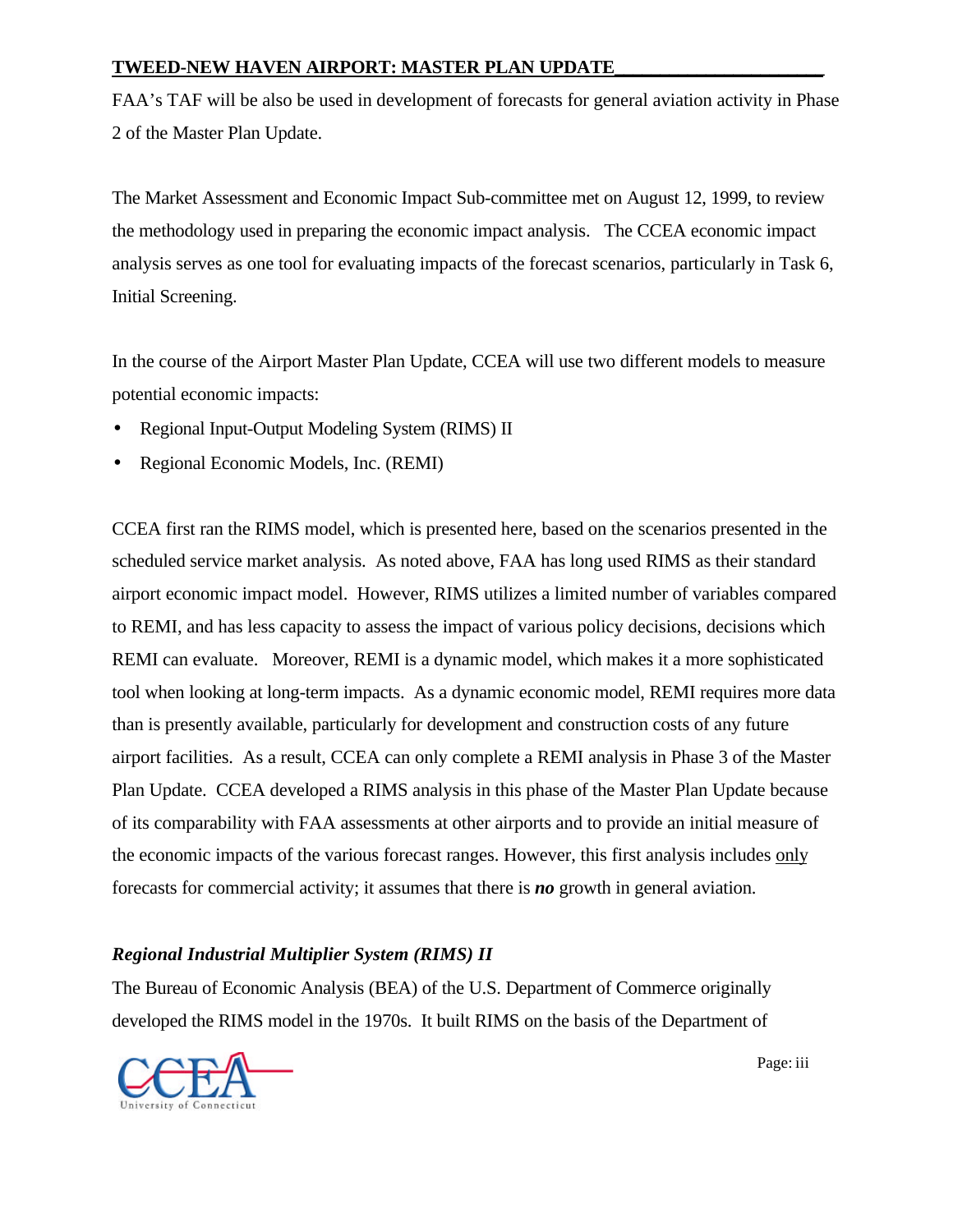Commerce input-output (I-O) table of the national economy. It breaks out almost 500 separate U.S. industries, including airports (see Appendix 1 for an overview of the RIMS methodology). As noted above, FAA adopted RIMS as its standard technique for measuring the economic impacts of airports. RIMS measures the economic impact of each industry by accounting for three elements of potential economic impacts:

- ÿ **direct**: employment, payroll, revenue generated by services and goods sold on the airport
- $\triangleright$  **indirect**: what the users and employees of the airport spend of f-airport (in the local and regional economy in hotels, restaurants, etc.) as a result of their using or being employed on the airport
- $\triangleright$  **induced**: the money generated by direct and indirect impacts (described above) is used throughout the regional economy to buy even more goods and services not associated with the airport, which otherwise would not have been available

One of the key elements of the RIMS program is identification of an appropriate multiplier that accounts for induced economic benefits.

## *Results of RIMS II Analysis*

As the following tables reveal, the RIMS analysis shows a positive economic benefit for the region for each of the forecast scenarios. The table presents economic benefits in terms of transportation benefits (based on the cost savings of using Tweed-New Haven Airport versus other airports), as well as direct economic benefits. In addition, the economic impact per capita within New Haven County increases as passenger enplanements increase under the *no-constraint* scenario.

| Transportation Benefit of Tweed-New Haven Airport to Tweed-New Haven market area under |  |  |  |  |  |
|----------------------------------------------------------------------------------------|--|--|--|--|--|
| different scenarios                                                                    |  |  |  |  |  |
| $(1999$ dollars)                                                                       |  |  |  |  |  |
| Base Case<br>Low No-Constraint<br>High No-Constraint                                   |  |  |  |  |  |



**Page:** iv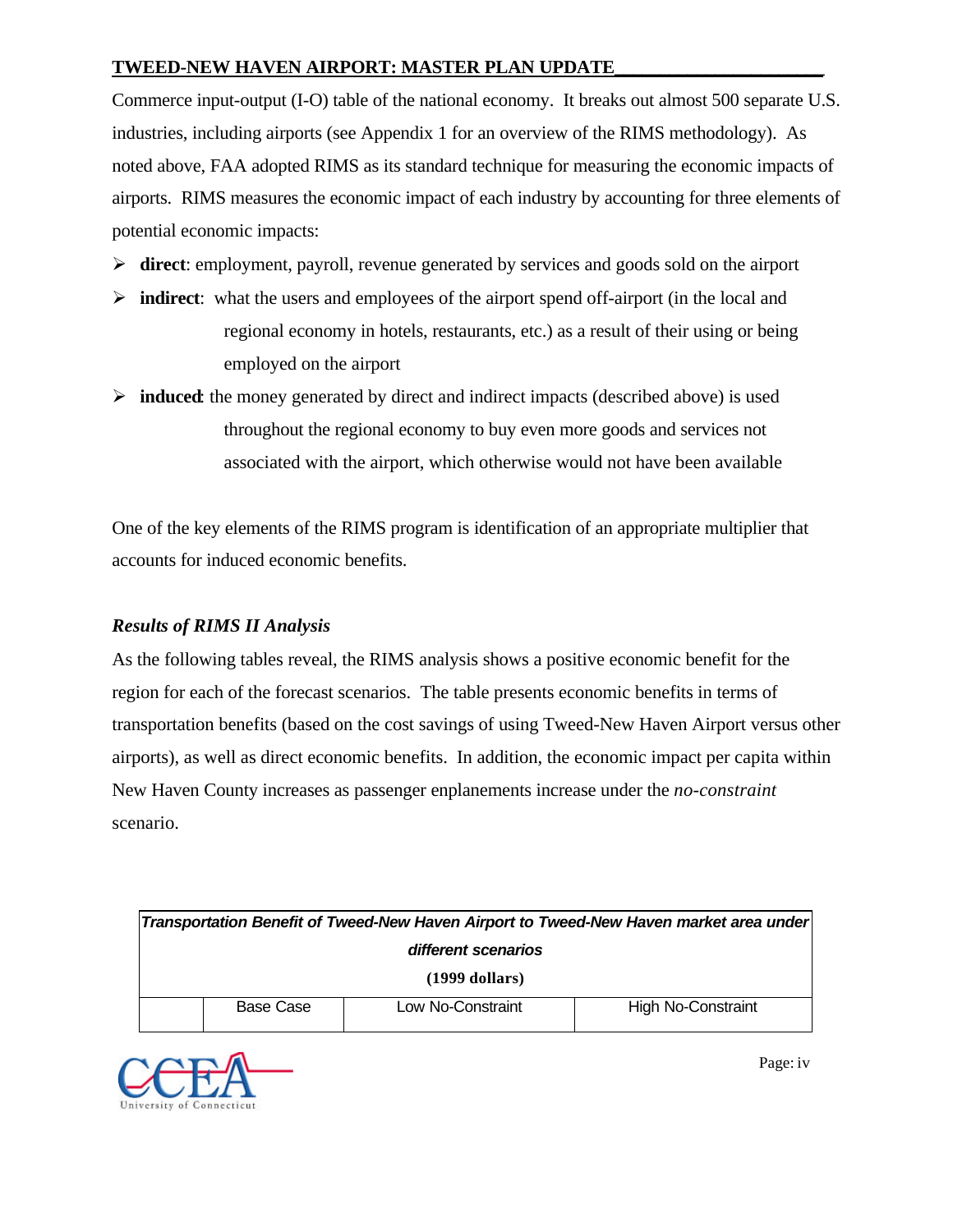| 1999 | \$2,637,937 | \$2,637,937  | \$2,637,937  |
|------|-------------|--------------|--------------|
|      |             |              |              |
| 2009 | \$5,209,284 | \$8,412,880  | \$19,617,164 |
|      |             |              |              |
| 2019 | \$6,467,635 | \$10,608,664 | \$25,091,634 |
|      |             |              |              |

| Economic Benefit of Tweed-New Haven Airport to Tweed-New Haven market area under |                     |                  |                |                         |  |  |  |
|----------------------------------------------------------------------------------|---------------------|------------------|----------------|-------------------------|--|--|--|
|                                                                                  | different scenarios |                  |                |                         |  |  |  |
|                                                                                  |                     | $(1999$ dollars) |                |                         |  |  |  |
| <b>Base Case</b>                                                                 |                     |                  |                |                         |  |  |  |
|                                                                                  | Direct Impact       | Indirect Impact  | Induced Impact | <b>Economic Benefit</b> |  |  |  |
| 1999                                                                             | \$4,371,092         | \$6,722,758      | \$8,320,387    | \$19,414,237            |  |  |  |
| 2009                                                                             | \$9,936,566         | \$15,419,702     | \$19,017,201   | \$44,373,469            |  |  |  |
| 2019                                                                             | \$12,660,106        | \$20,091,809     | \$24,563,936   | \$57,315,850            |  |  |  |
| <b>Low No-Constraint</b>                                                         |                     |                  |                |                         |  |  |  |
|                                                                                  | Direct Impact       | Indirect Impact  | Induced Impact | <b>Economic Benefit</b> |  |  |  |
| 1999                                                                             | \$4,371,092         | \$6,722,758      | \$8,320,387    | \$19,414,237            |  |  |  |
| 2009                                                                             | \$16,870,360        | \$27,564,749     | \$33,326,331   | \$77,761,440            |  |  |  |
| 2019                                                                             | \$21,622,963        | \$37,149,573     | \$44,079,402   | \$102,851,938           |  |  |  |
| <b>High No-Constraint</b>                                                        |                     |                  |                |                         |  |  |  |
|                                                                                  | Direct Impact       | Indirect Impact  | Induced Impact | <b>Economic Benefit</b> |  |  |  |
| 1999                                                                             | \$4,371,092         | \$6,722,758      | \$8,320,387    | \$19,414,237            |  |  |  |
| 2009                                                                             | \$41,120,954        | \$84,062,507     | \$93,887,596   | \$219,071,056           |  |  |  |
| 2019                                                                             | \$52,969,958        | \$119,685,659    | \$129,491,713  | \$302,147,331           |  |  |  |

By the year 2019, the analysis projects transportation benefits range from \$6,467,635 under the *base case* scenario, to a high of \$25,091,634 under the *no-constraint* scenario. Economic benefits



Page: v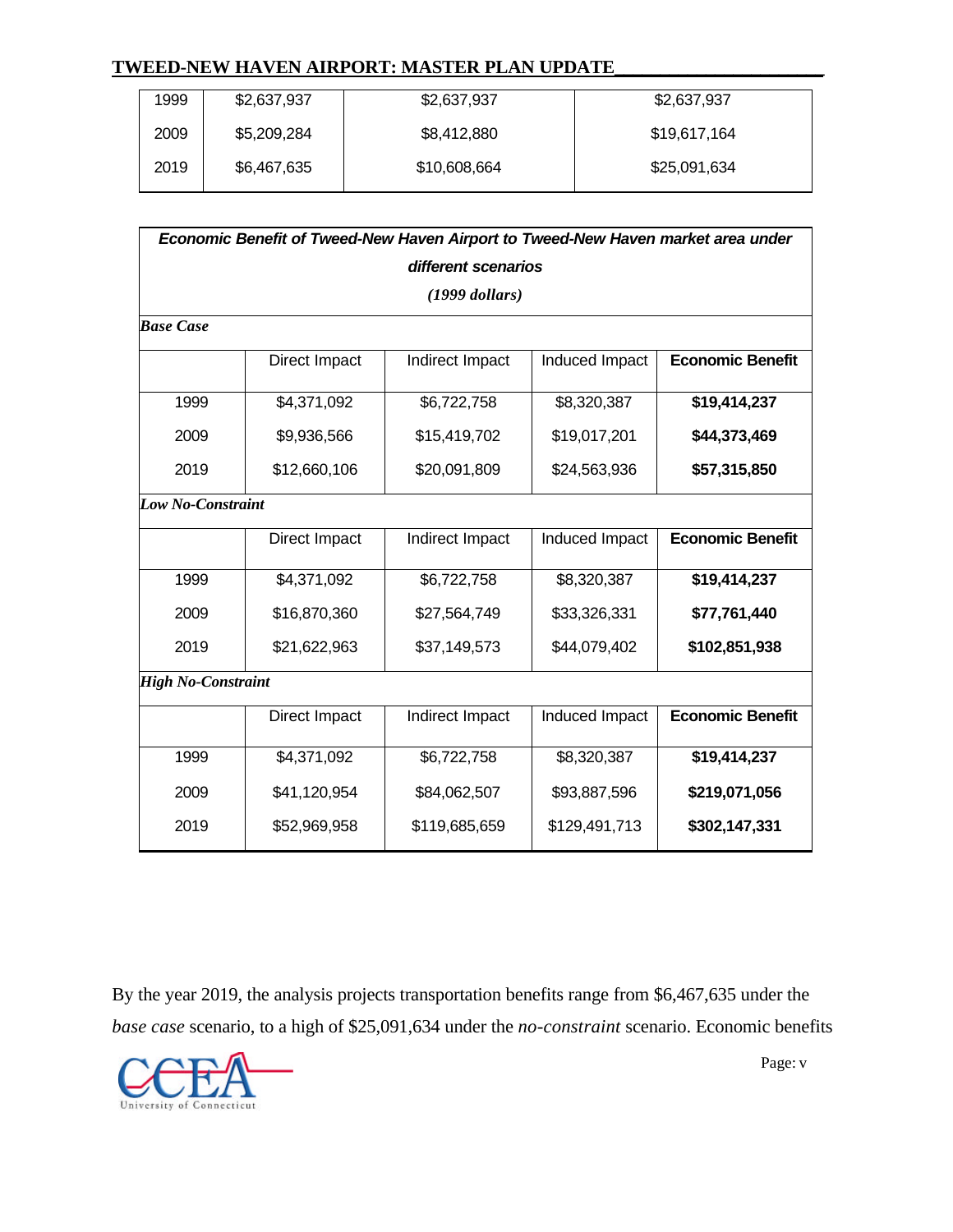to range from a low of \$57,315,850 under the *base case* scenario, to a high of \$302,147,331 under the *no-constraint* scenario in the year 2019.

The second part of the current study seeks to assess the impact of the airport on residential real estate values in the adjacent neighborhoods. An analysis of about 700 real estate sales in the target area over the past 32 years (1967-1999) found that there is no statistically significant difference between the price growth of houses in the runway protection zones (RPZs) or within the 65db noise contour, and, the price growth of houses outside the RPZs or outside the 65db noise contour.



<u>Page:</u> vi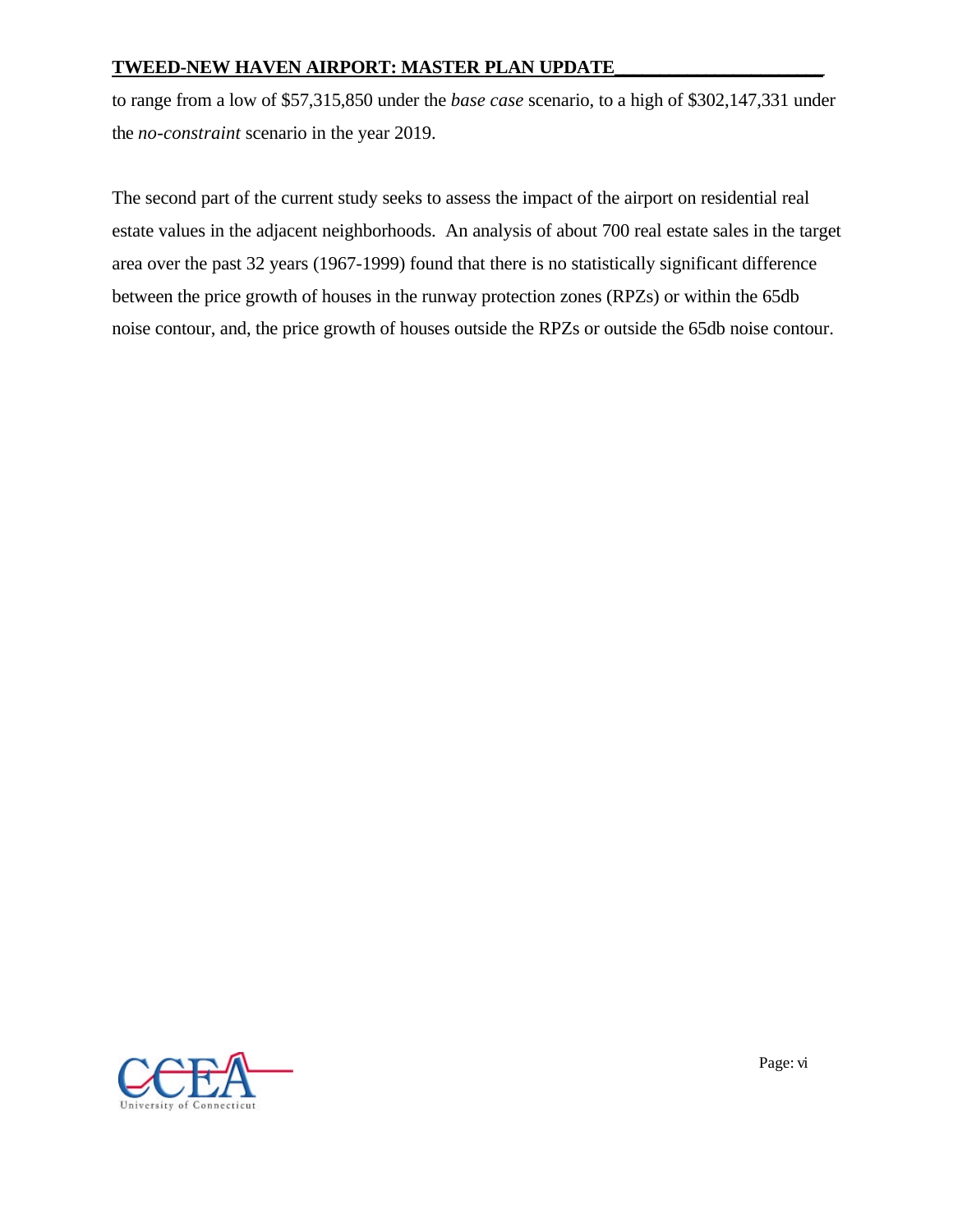## Table of Contents

| <b>Executive Summary</b>                                                       | Pages i to vi  |  |  |
|--------------------------------------------------------------------------------|----------------|--|--|
| <b>Table of Contents</b>                                                       |                |  |  |
| Section 1.1: Economic Analysis                                                 | 1              |  |  |
| Introduction<br>1                                                              |                |  |  |
| <b>Transportation Benefits</b>                                                 | $\overline{2}$ |  |  |
| <b>Economic Benefits</b>                                                       | 3              |  |  |
| <b>Total Economic Benefit</b>                                                  | $\overline{7}$ |  |  |
| Section 1.2 Airport Operating and Maintenance Costs                            | 9              |  |  |
| Section 2: Property Value Analysis                                             |                |  |  |
| <b>Comparative Sales in Target Zone and Statistical Analysis</b>               | 12             |  |  |
| Section 3: Conclusions                                                         | 17             |  |  |
| Bibliography                                                                   | 18             |  |  |
| Appendix 1: RIMS II Description and Methodology                                | 19             |  |  |
| Appendix 2: FAA Terminal Area Forecast                                         | 24             |  |  |
| Appendix 3: Calculation of Transportation Benefit                              | 25             |  |  |
| Appendix 4: Historical Sales Data of Residential Properties in the Target Zone |                |  |  |
| Appendix 5: Target Zone and Clear Zone Maps                                    | 31             |  |  |
| Appendix 6: Reading List of Property Value-Related Articles<br>33              |                |  |  |
| Appendix 7: Statistical Analysis                                               |                |  |  |



Page: vii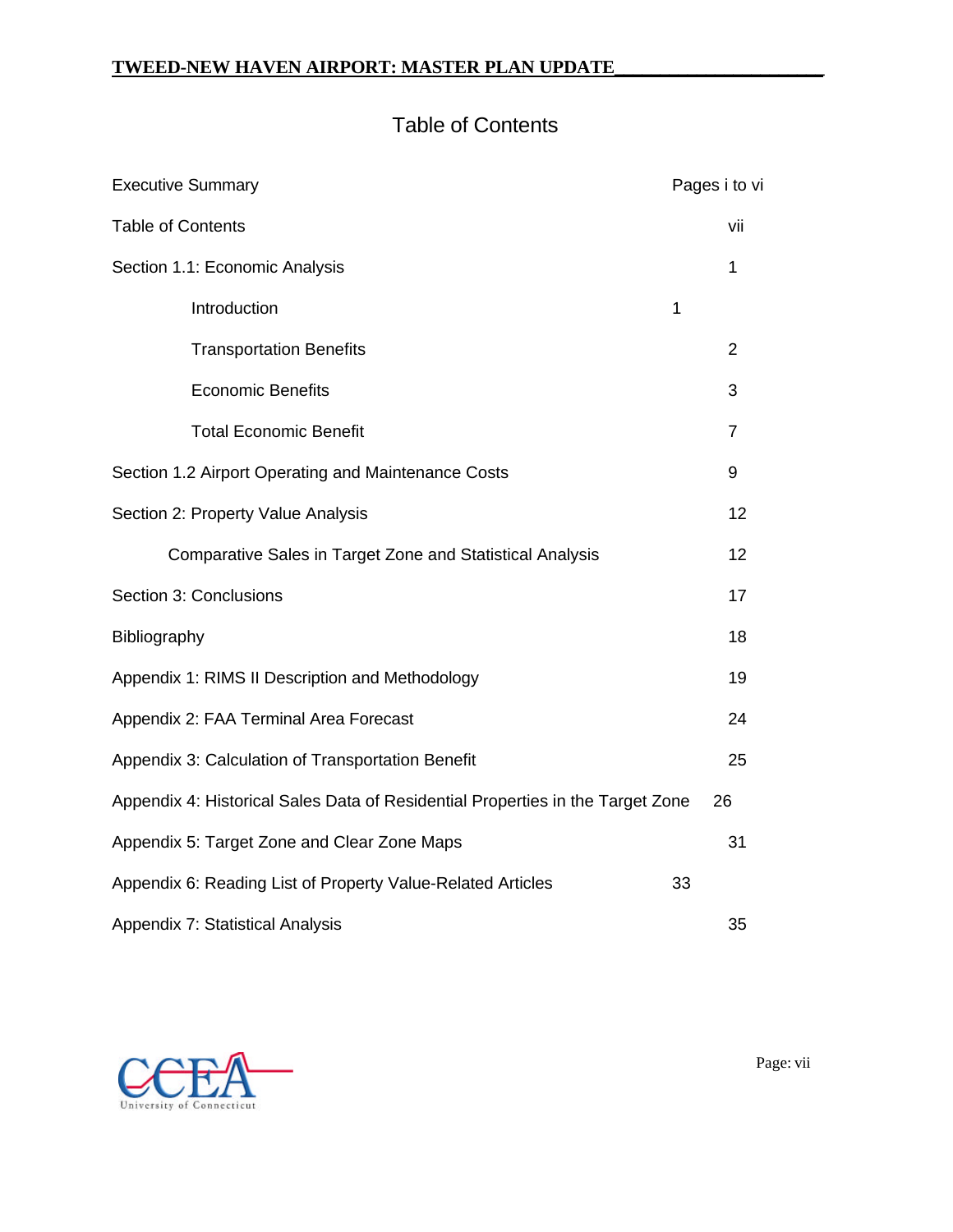## Section 1.1: Economic Analysis

## Introduction

The goal of this report is to provide assistance in analyzing the economic benefit of Tweed-New Haven Airport. This analysis provides in turn information that helps frame the discussions of the Technical Advisory Committee about the current and future role of Tweed-New Haven Airport.

This report analyzes the economic impact of two forecast scenarios for Tweed-New Haven Airport that Simat, Helliesen & Eichner, Inc. (SH&E), present in their draft report "Master Plan Update Market Analysis and Forecasts 2000-2019." The no-constraint scenario requires improvements that would permit the Airport to accommodate newer aircraft now being used for regional air travel. These innovations would encourage airlines offering regional travel to increase scheduled flights at Tweed Airport. The modernization would also permit housing of and utilization by more and larger general aviation aircraft. Both the updating itself and the increased air traffic it would encourage will have an economic impact on the Tweed-New Haven market area in particular and the State of Connecticut in general.

To analyze the economic impact of the forecast scenarios, the analysis follows the standard procedures that the Federal Aviation Administration recommends in its economic impact evaluation report<sup>1</sup> and utilizes the SH&E market analysis. That analysis considers two scenarios: a base case scenario that assumes air service patterns will not dramatically change from those seen today; a no-constraint scenario, which includes high and low range forecasts, assumes that Tweed-New Haven Airport will make necessary physical improvements to accommodate increased traffic. It also assumes *no* growth in general aviation.

The focus of the first section of this report is to estimate the economic benefits of Tweed-New Haven Airport under each of those three forecast scenarios. Those benefits in each case are the sum of the transportation and economic benefits that are calculated separately.

The transportation benefit is the value of the service that the Airport brings to its surrounding area: time saved and costs avoided by travelers who otherwise would use other airports such as Bradley International, La Guardia, White Plains, and T.F. Green in Providence. This does not include, however, consideration of the

l 1 See FAA report "Measuring the regional economic significance of the airports", DOT/FAA/PP/87-1.

of Connecticut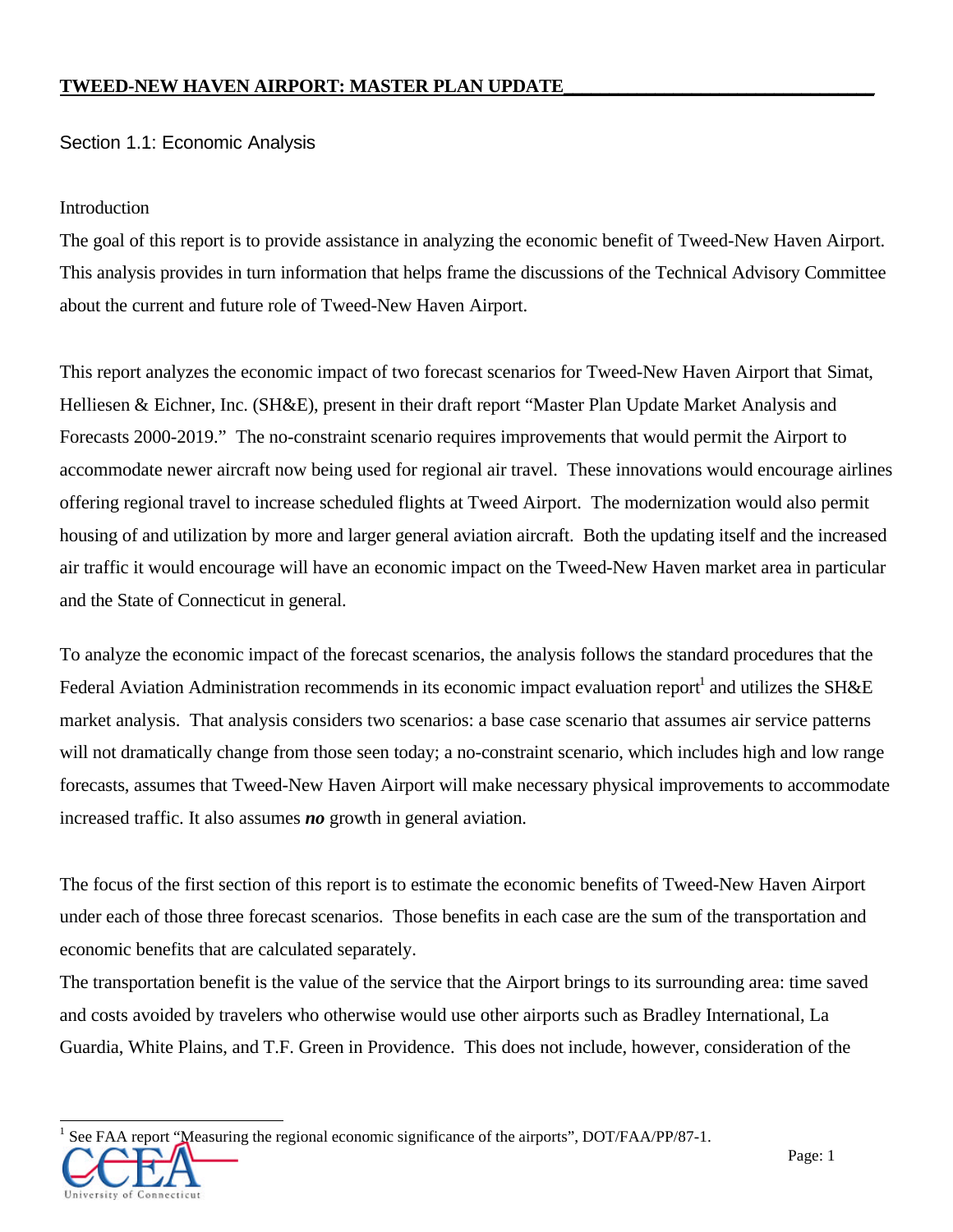degree to which people choose to travel at all or use alternative means of transportation because of such costs. The economic benefit is the regional economic activity, employment, and payroll that can be attributed to the operation of Tweed-New Haven Airport. But, critically, this does not incorporate the economic benefit of outlays for capital improvements, nor *any* change in general aviation activity. Thus the analysis calculates these benefits in a highly conservative fashion.

## **Transportation Benefits**

Transportation benefits are the services that a community hopes to get by developing and maintaining the airport. Airports provide a number of public benefits to the surrounding areas. According to the report prepared by the Federal Aviation Administration, the primary benefits of an airport are time saved and cost avoided by travelers who would otherwise use the next best alternative airport. Bradley International Airport, T.F. Green Airport, La Guardia Airport, and the airport in White Plains, N.Y., are the next best alternatives to Tweed-New Haven Airport for the residents of the Tweed-New Haven market area. We express transportation benefits in dollars.

The table below summarizes the estimates of the transportation benefit of Tweed-New Haven Airport to the Tweed-New Haven market area.<sup>2</sup>

| Transportation Benefit of Tweed-New Haven Airport to Tweed-New Haven market area under |             |                   |                           |  |  |
|----------------------------------------------------------------------------------------|-------------|-------------------|---------------------------|--|--|
| three scenarios                                                                        |             |                   |                           |  |  |
| $(1999$ dollars)                                                                       |             |                   |                           |  |  |
|                                                                                        | Base Case   | Low No-Constraint | <b>High No-Constraint</b> |  |  |
| 1999                                                                                   | \$2,637,937 | \$2,637,937       | \$2,637,937               |  |  |
| 2009                                                                                   | \$5,209,284 | \$8,412,880       | \$19,617,164              |  |  |
| 2019                                                                                   | \$6,467,635 | \$10,608,664      | \$25,091,634              |  |  |

<sup>&</sup>lt;sup>2</sup> To calculate the transportation benefit we used the following formula: Total Annual Transportation Benefit = E(FGN+Y)(b/P $d(P)+(GN+Y)(Qb-Qd)$ . See Appendix 3 for the description of the variables.



l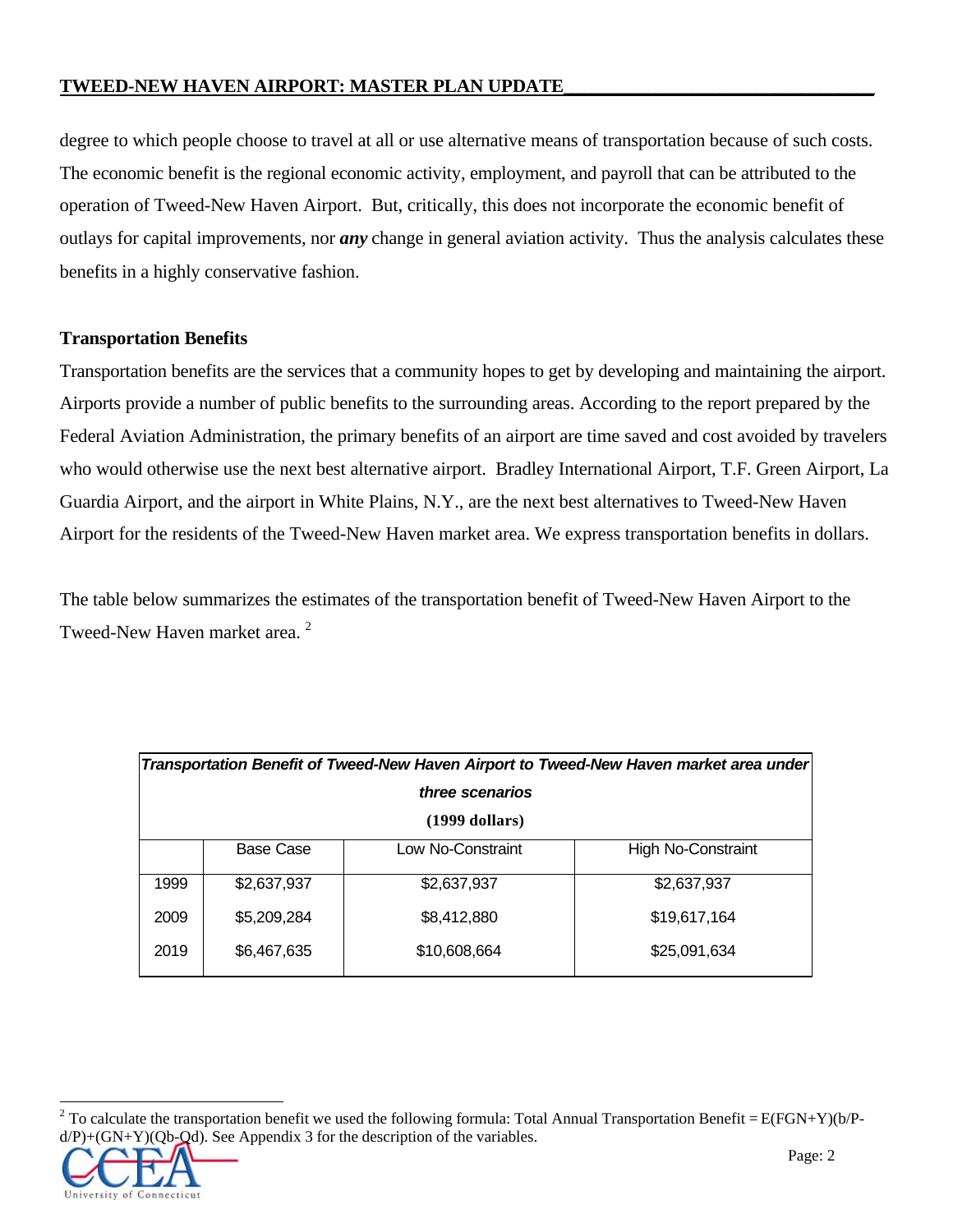The results show a great difference in the transportation benefits of Tweed-New Haven Airport that result from the three forecast scenarios. First, just the existence of the Airport provides 24 minutes of saved time per traveler in the Tweed-New Haven market area. Second, even under the base case scenario, the airport brings \$52 of transportation benefit (in 1999 dollars) per person to the market area in 2019. The low no-constraint and high no-constraint scenarios generate much greater the per capita benefits. Under the low no-constraint scenario the per capita transportation benefit equals \$86. Under the high no-constraint scenario, the transportation benefit is even higher, at \$204 per capita. The estimation of the transportation benefits of increased commercial service at Tweed-New Haven Airport highlight that as the level of service increases, the per capita transportation benefits increase as well.

## **Economic Benefits**

Economic benefits measure the importance of aviation as an industry, in terms of the employment it provides and the goods and services it consumes. While the transportation benefit is typically seen as the primary motive for airport development, economic benefit refers to broad impacts that airports have on regional economies and is critical to appreciating the full value of airport development. Economic benefits fall into three categories: direct, indirect, and induced impacts.

Direct impacts refer to the effects of economic activities of the airport and all airport-related facilities. Some direct impacts (e.g., airport employment) occur on site; others (local production of goods and services for use at the airport) occur off site. The distinguishing feature of a direct impact is that it is an immediate consequence of airport economic activity. Simply put, direct impacts represent economic activities that would not have occurred in the absence of the airport. CCEA captures the direct impact of Tweed-New Haven Airport by estimating the total annual payroll of all businesses that relate to airport operations.

Indirect impacts flow from off-site economic activities, such as services that travel agencies, hotels, restaurants, and retail establishments and that are attributable to the airport. The largest component of indirect impacts is visitor expenditures. Indirect impacts differ from direct impacts in that they originate entirely off site. Even so, indirect impacts are economic activities that would not have occurred in the absence of the Airport. That's why it would be desirable to consider only visitors and not the total annual passengers, as the latter include local residents. However, this data is almost impossible to obtain. That's why the impacts of expenditures of tourists and other visitors using the airport may be overstated, especially for regions that are easily accessible

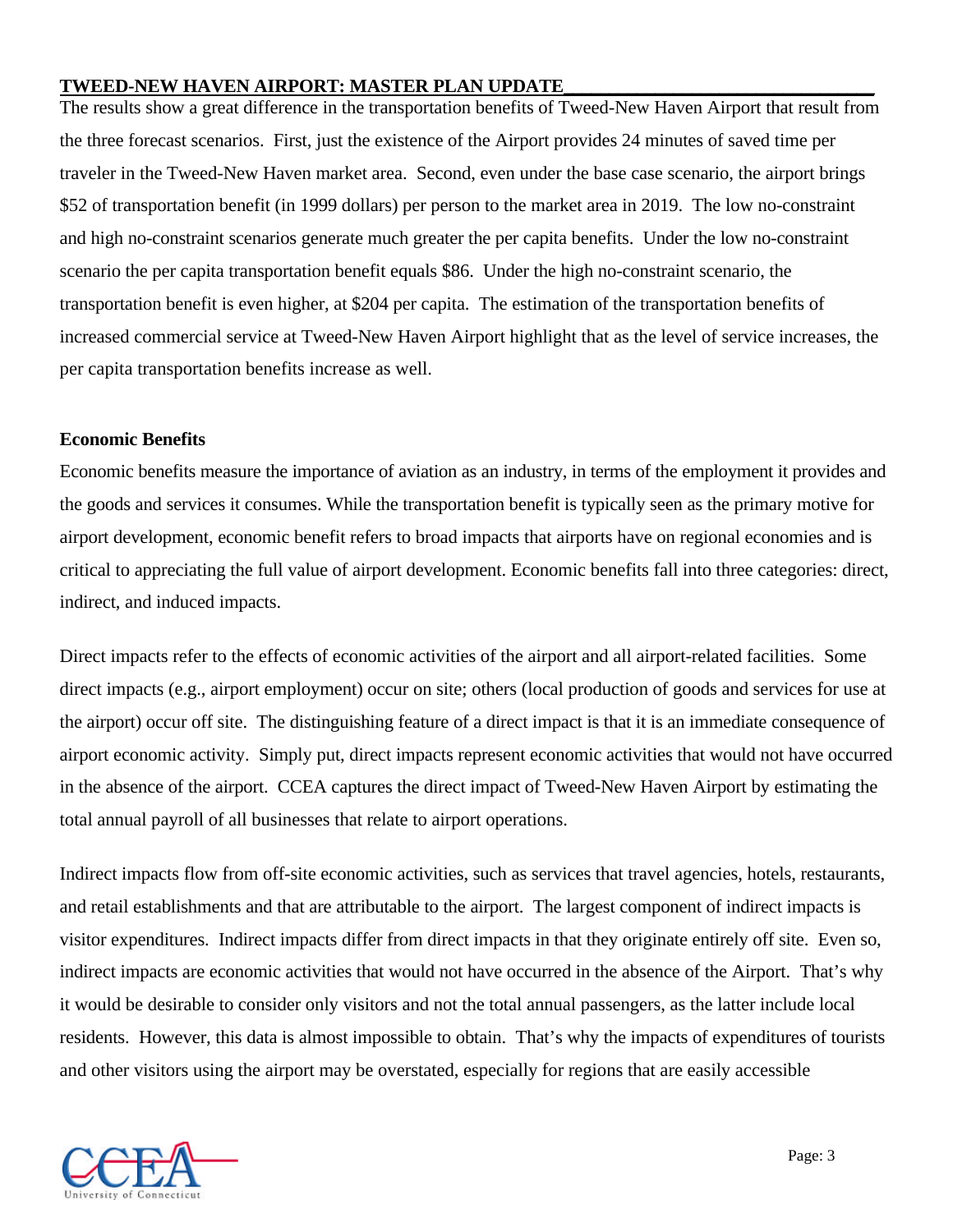from other airports or by other means of transportation.<sup>3</sup> However, we attempted to solve this problem by applying appropriate coefficients provided by the FAA to the annual number of arriving passengers and measuring indirect impacts by following FAA-recommended procedure.<sup>4</sup>

Induced impacts are the multiplier effects of the direct and indirect impacts. These refer to the increase in main economic variables that result from successive rounds of spending that direct and indirect impacts generate. For example, most of the income earned by employees of the airport is spent locally. Some of this spending becomes an income to local employees in service areas, and they spend part of their income locally as well. Each successive round of spending creates additional income. We calculate induced impacts of Tweed-New Haven Airport by using FAA-recommended multipliers from the RIMS II model. The multipliers are applied to both direct and indirect impacts of the airport. Finally, the total economic benefit of the airport is simply the sum of the direct, indirect, and induced impacts.

The direct benefits are the sum of compensation benefits and other sources of value-added. The compensation benefit was obtained by multiplying the average airport annual payroll per employee by the estimated number of airport employees. The latter number was derived from two relationships: one between the number of commercial passengers and airport employment, and one between the number of based aircraft and airport employment.<sup>5</sup> Therefore, we considered general aviation and commercial aviation at Tweed-New Haven Airport. Information provided by airport management and confirmed with the figures obtained from the FAA provided the basis for determining average annual payroll expenditure per employee. The other sources of value-added were estimated using figures from the latest version of IMPLAN. For the State of Connecticut, the other sources of value-added in the air transportation industry are 53.8% of compensation benefit.

Indirect impact equals estimated expenditures by visitors. The SH&E forecast provided estimates of the number of arriving passengers. The FAA report provides the numbers for the estimated expenditures per visitor.<sup>6</sup> CCEA adjusted them properly for inflation, size of the airport, and the population of the Tweed-New Haven market area.

<sup>6</sup> See table 3-1, p. 21 in the FAA report DOT/FAA/PP/87-1.



l

<sup>&</sup>lt;sup>3</sup> See FAA report DOT/FAA/PP/87-1, pp. 16-17.

<sup>4</sup> For details see FAA report DOT/FAA/PP/87-1, pp. 19-22.

<sup>&</sup>lt;sup>5</sup> Total airport employment = 650.5\*passengers (millions) + number of based aircraft / 7.2. This formula was generated based on the information provided by the FAA in its report DOT/FAA/PP/87-1.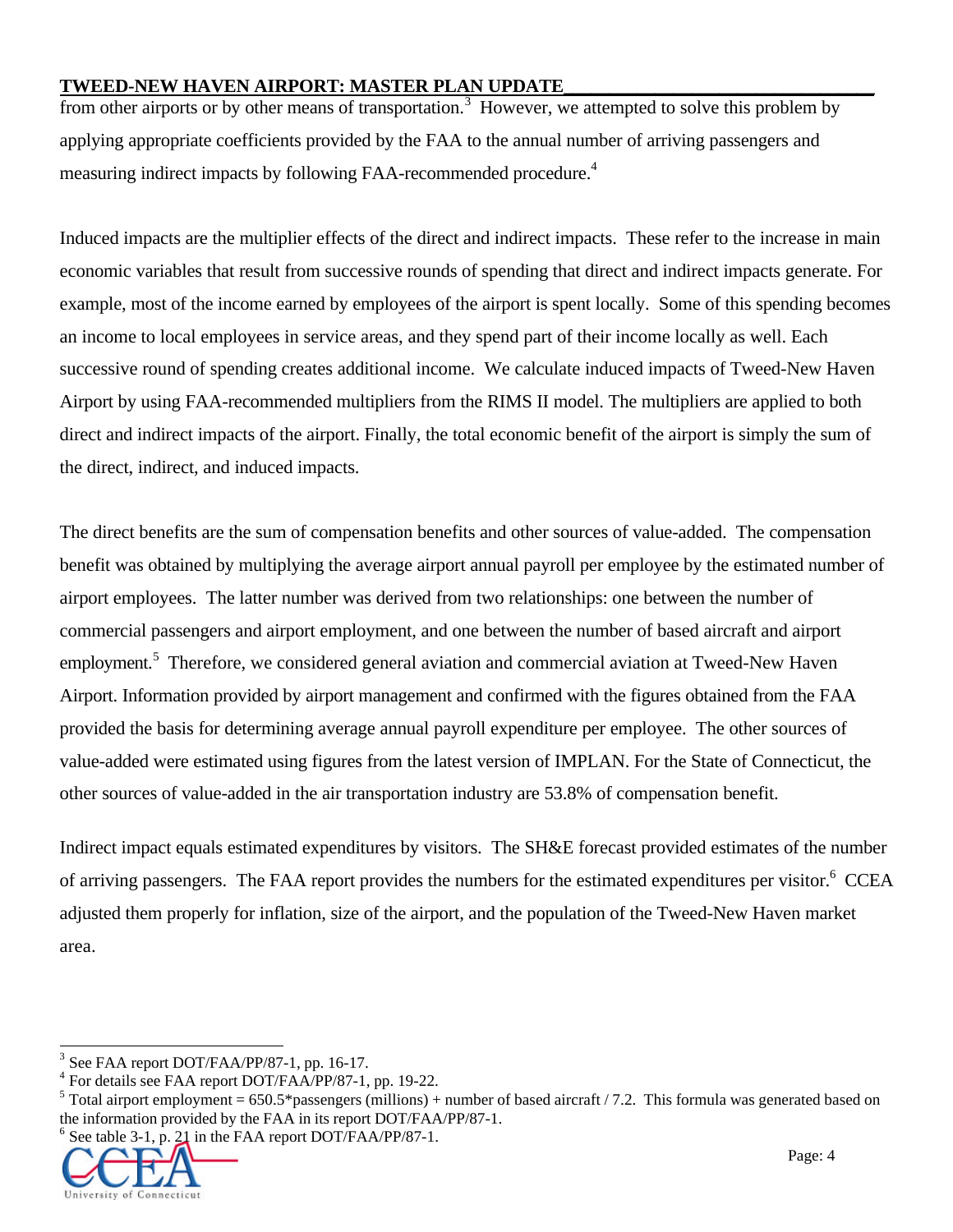Induced impacts are calculated using a multiplier factor of 0.75, which was taken from the economic impact report prepared by the FAA.<sup>7</sup> The table below summarizes the economic benefits of Tweed-New Haven Airport under different development scenarios.

|                           | Economic Benefit of Tweed-New Haven Airport to Tweed-New Haven market area under |                     |                |                         |  |  |
|---------------------------|----------------------------------------------------------------------------------|---------------------|----------------|-------------------------|--|--|
|                           |                                                                                  | different scenarios |                |                         |  |  |
|                           |                                                                                  | $(1999$ dollars)    |                |                         |  |  |
| <b>Base Case</b>          |                                                                                  |                     |                |                         |  |  |
|                           | Direct Impact                                                                    | Indirect Impact     | Induced Impact | <b>Economic Benefit</b> |  |  |
| 1999                      | \$4,371,092                                                                      | \$6,722,758         | \$8,320,387    | \$19,414,237            |  |  |
| 2009                      | \$9,936,566                                                                      | \$15,419,702        | \$19,017,201   | \$44,373,469            |  |  |
| 2019                      | \$12,660,106                                                                     | \$20,091,809        | \$24,563,936   | \$57,315,850            |  |  |
|                           | <b>Low No-Constraint</b>                                                         |                     |                |                         |  |  |
|                           | Direct Impact                                                                    | Indirect Impact     | Induced Impact | <b>Economic Benefit</b> |  |  |
| 1999                      | \$4,371,092                                                                      | \$6,722,758         | \$8,320,387    | \$19,414,237            |  |  |
| 2009                      | \$16,870,360                                                                     | \$27,564,749        | \$33,326,331   | \$77,761,440            |  |  |
| 2019                      | \$21,622,963                                                                     | \$37,149,573        | \$44,079,402   | \$102,851,938           |  |  |
| <b>High No-Constraint</b> |                                                                                  |                     |                |                         |  |  |
|                           | Direct Impact                                                                    | Indirect Impact     | Induced Impact | <b>Economic Benefit</b> |  |  |
| 1999                      | \$4,371,092                                                                      | \$6,722,758         | \$8,320,387    | \$19,414,237            |  |  |
| 2009                      | \$41,120,954                                                                     | \$84,062,507        | \$93,887,596   | \$219,071,056           |  |  |
| 2019                      | \$52,969,958                                                                     | \$119,685,659       | \$129,491,713  | \$302,147,331           |  |  |

The results show a significant difference in economic benefits of the Airport under the different scenarios. In 2019 the economic benefit of the airport under the high no-constraint scenario is \$353 (1999) dollars per capita for New Haven County. It constitutes more than 1% of the total income of the region, a significant number.

Connecticut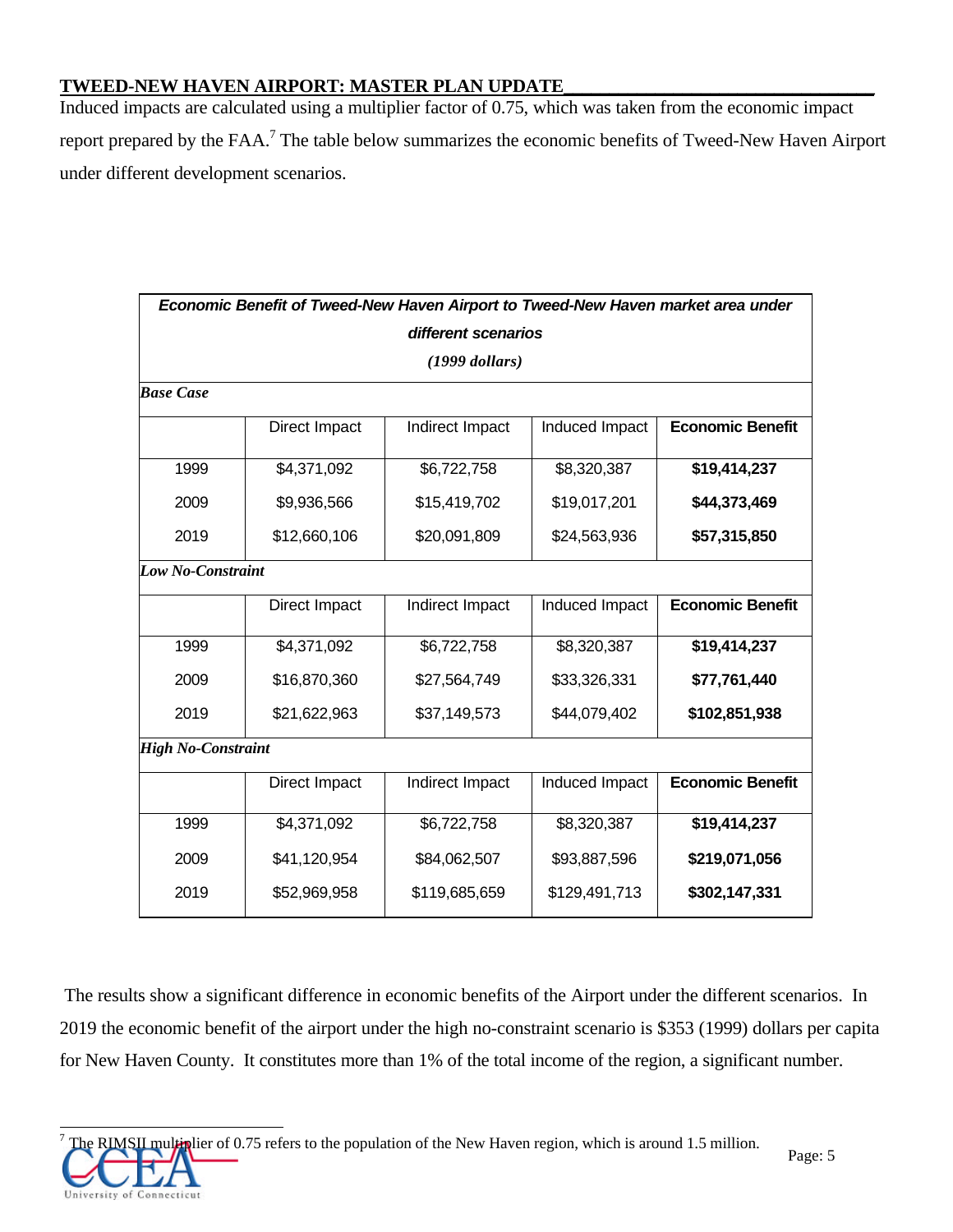On the other hand, under the base scenario, the total economic benefit of Tweed-New Haven Airport is \$67 per capita for New Haven County, still an impressive number, but obviously smaller than the one that emerges under the no-constraint scenarios.

## **Total Economic Benefit**

The results show the benefits of increased service at Tweed-New Haven Airport. Under both forecast noconstraint ranges, the Airport could generate significantly increased income for the region. Increased direct impacts suggested by the results refer to increased airport employment. Increased indirect impacts constitute an increase in employment in businesses related to airport operations. In addition, the increased volume of commercial air traffic would induce a significant amount of income in the region. The charts and the table presented below summarize the total impact (transportation plus economic) of Tweed-New Haven Airport under different forecast scenarios. Development of the high no-constraint scenario compared to the base case scenario would generate an additional \$189 million per year for the region in ten years, and an additional \$263 million per year by 2019 in 1999 dollars.

| Tweed New Haven Airport Total Economic Impact on Tweed-New Haven market area<br>$(1999$ dollars) |              |                   |                    |  |
|--------------------------------------------------------------------------------------------------|--------------|-------------------|--------------------|--|
|                                                                                                  | Base Case    | Low No-Constraint | High No-Constraint |  |
| 1999                                                                                             | \$22,052,174 | \$22,052,174      | \$22,052,174       |  |
| 2009                                                                                             | \$49,582,753 | \$86,174,320      | \$238,688,220      |  |
| 2019                                                                                             | \$63,783,485 | \$113,460,602     | \$327,238,964      |  |

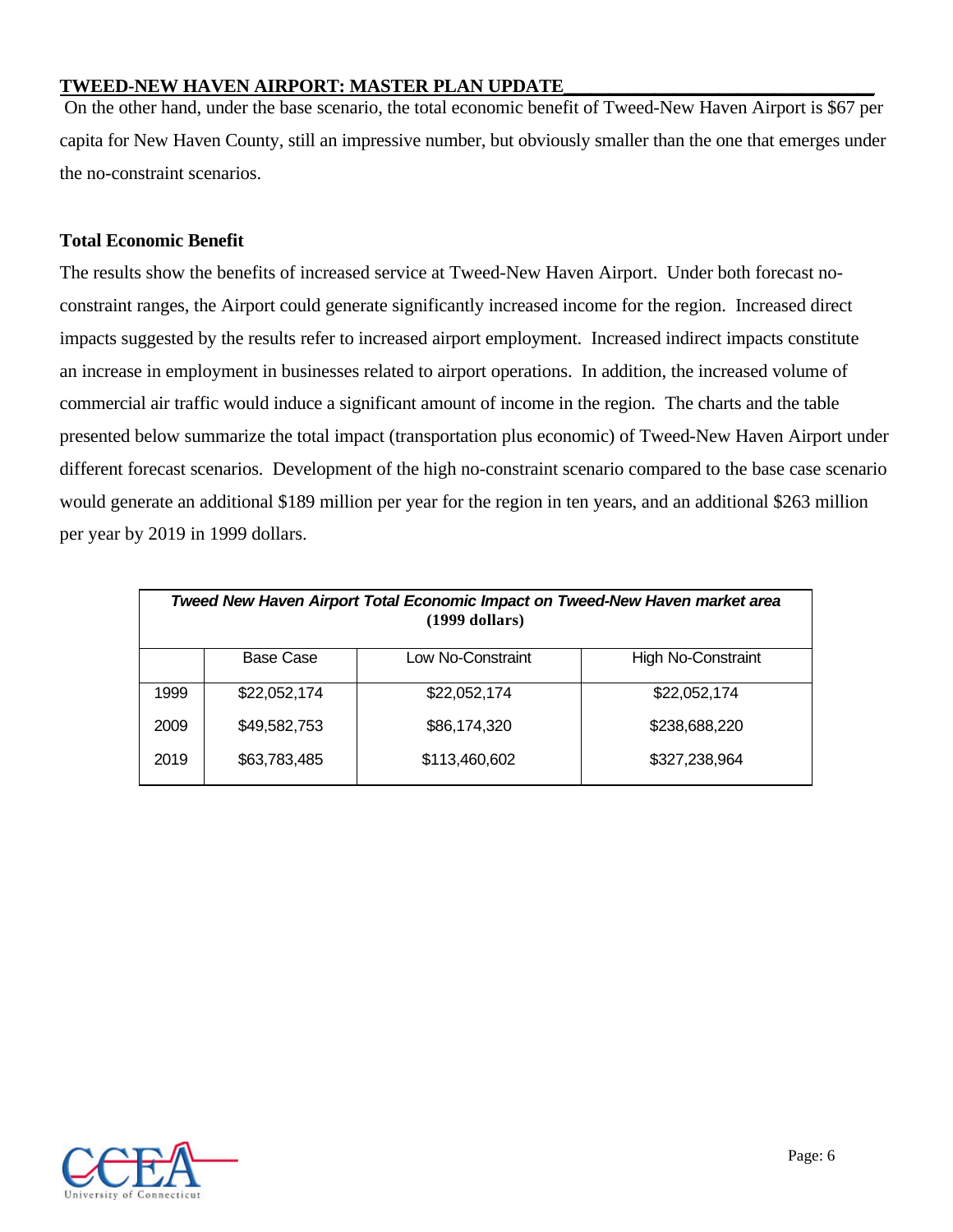

# **Total Economic Impact of Tweed-New Haven Airport on**

## **Total Economic Impact of Tweed-New Haven Airport on Tweed-New Haven market area in 2019 under different forecast scenarios**



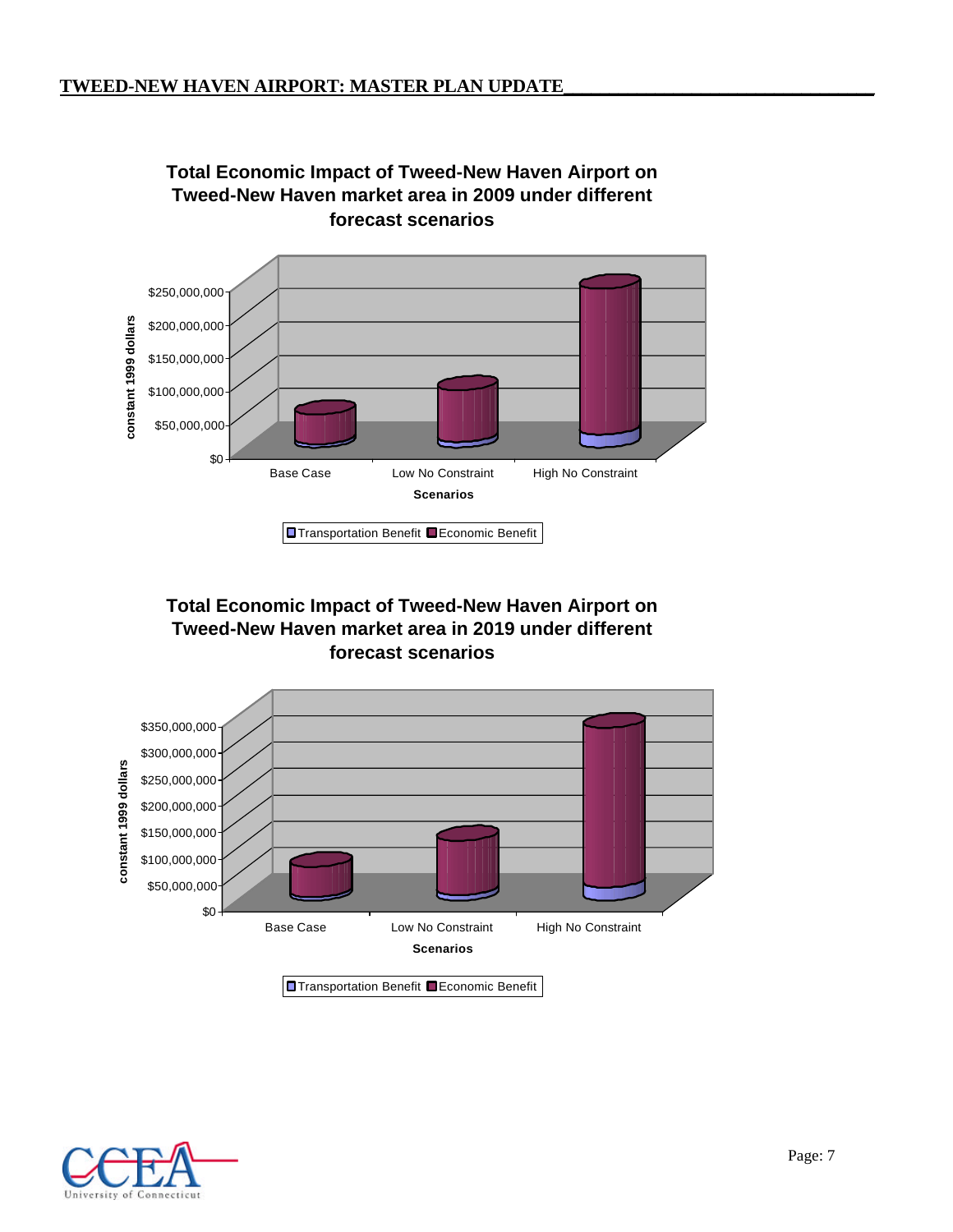

## **Differences in Economic Benefit between the base case and the low and the high no-constraint cases in 2009**

## **Differences in Economic Benefit between the base case and the low and the high no-constraint cases in 2019**



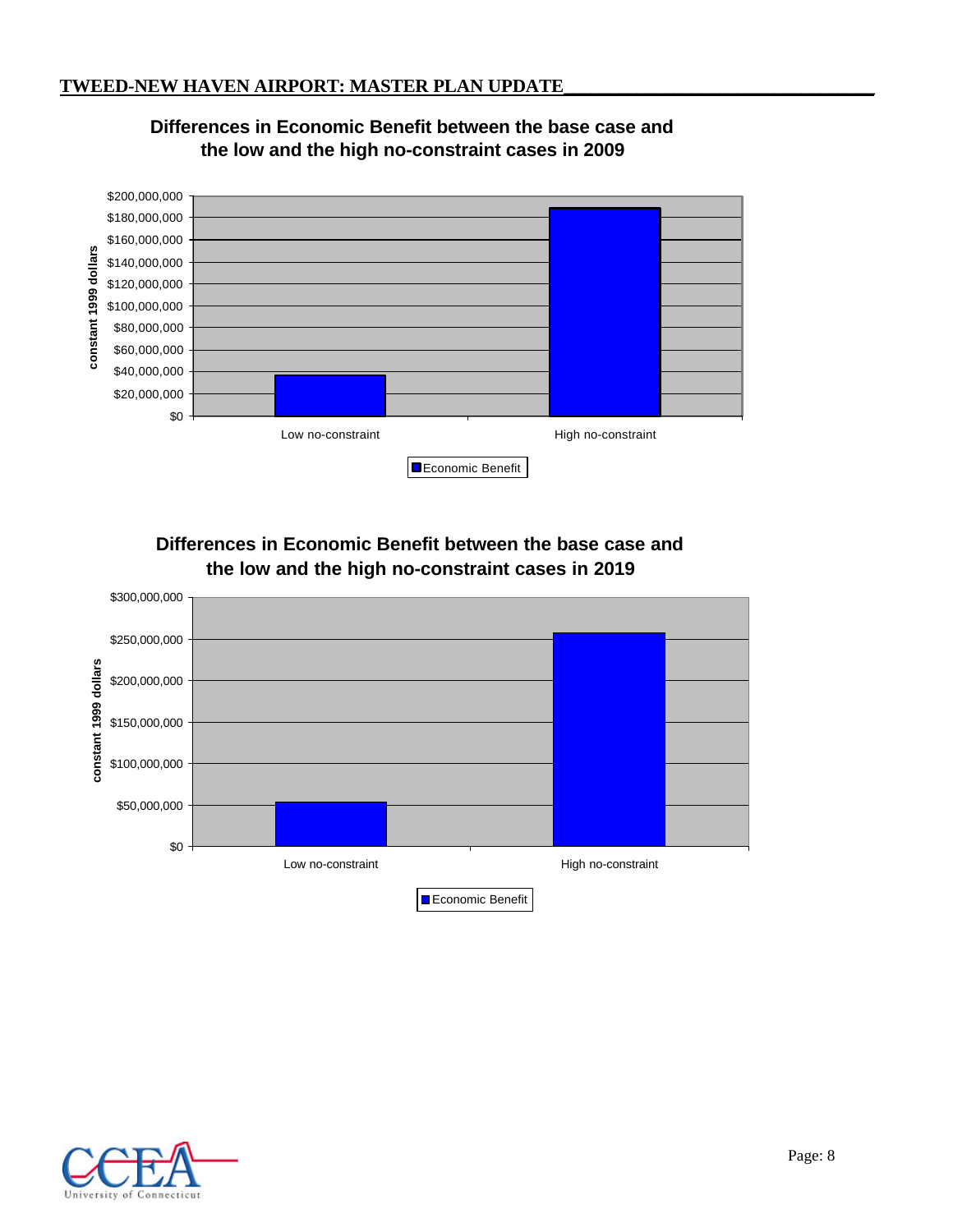## Section 1.2 Airport Operating and Maintenance Costs

While the preceding economic impact analysis identified the benefits generated by the airport, we must recognize that there are costs associated with operating and maintaining the airport, as well as costs for capital improvements. This section presents an overview of those costs, as well as the funding sources that support those expenses.

The City of New Haven owns Tweed-New Haven Regional Airport. The Airport Authority, which operates the Airport, has leased out operation of the Airport to American Port Services (Amport), which is responsible for the day-to-day operation and maintenance of the Airport.

The operating and maintenance (O&M) expenses, for the fiscal year 1999-2000 are \$2,149,300, and, are categorized as follows:

## *Airport Operating and Maintenance Expenses*

Airport Authority Administration

Marketing and Air Service Development Depreciation and Reserve Legal and audit Improvements reserve Management AMPORT Fees, personnel salaries and benefits Non-Personnel Administration **Insurance Maintenance Utilities** 

Under existing regulations, the Federal Aviation Administration (FAA) does not support airport O&M costs, except for the radio navigation aids such as the on-airport VOR and localizer transmitters, the approach light system, and automated weather observation station.

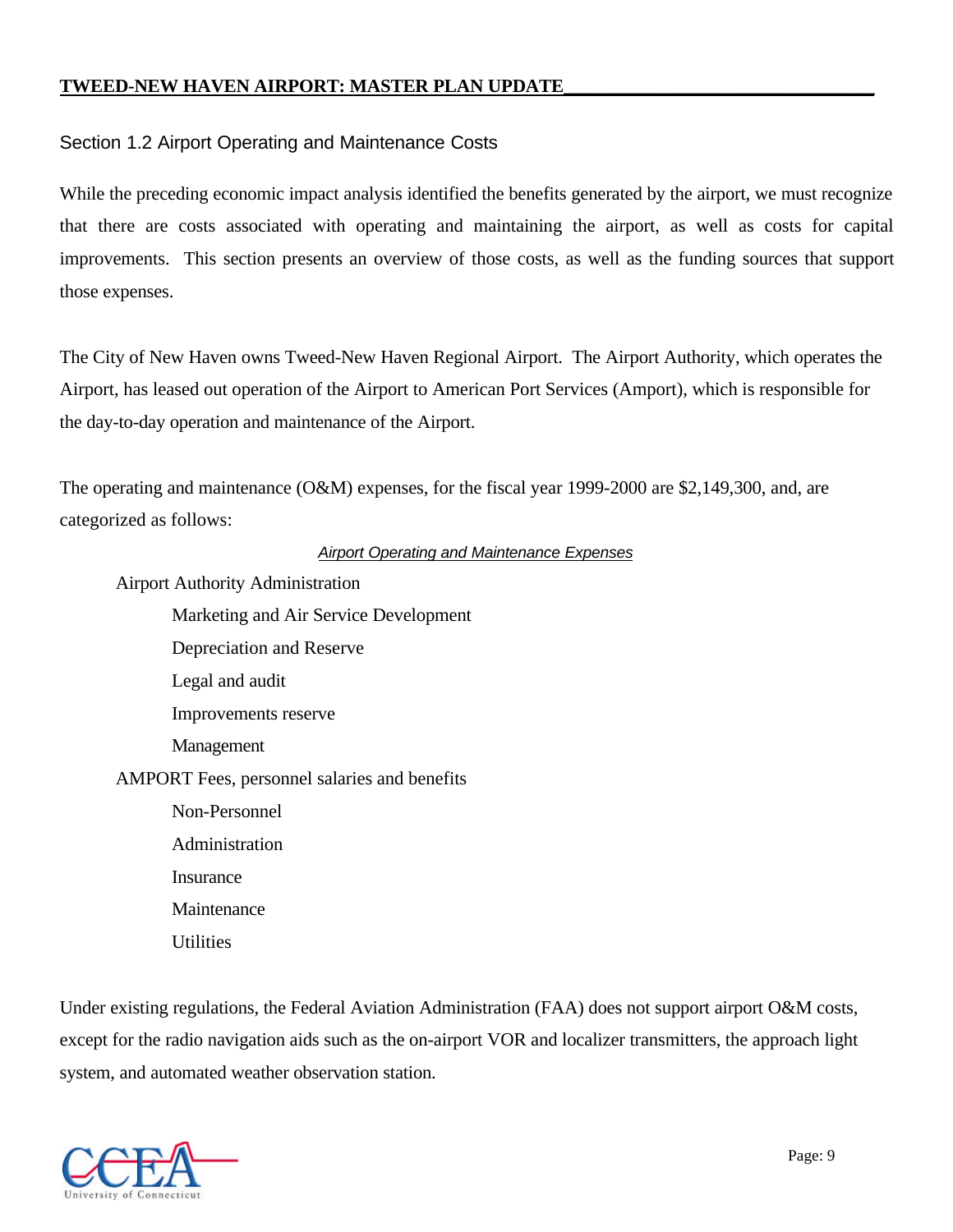However, there are a number of revenue sources which offset O&M expenses. Total revenue generated in FY 1999-2000 equals \$2,163,590. The single largest source of revenue (\$1.2 million) is generated through a subsidy from the City of New Haven and the State of Connecticut, each contributing \$600,000. The various sources of revenue are shown below:

## *Airport Revenues*

Carry-over into FY 99-00 Subsidy City of New Haven State of Connecticut Concessions/Fees Investment interest Fuel flowage fee Land rental Landing/Ramp parking fees Automobile parking revenue Office & counter rental Rental car concessions Telephone concessions Terminal building advertising Vending/coffee machine Miscellaneous commercial revenue

One of the stated goals of the Airport Authority is to increase revenues from other sources to eventually eliminate subsidies from the City and the State. Under the state legislation that was enacted creating the Airport Authority, both the city and state subsidy will be available for only a limited time frame.

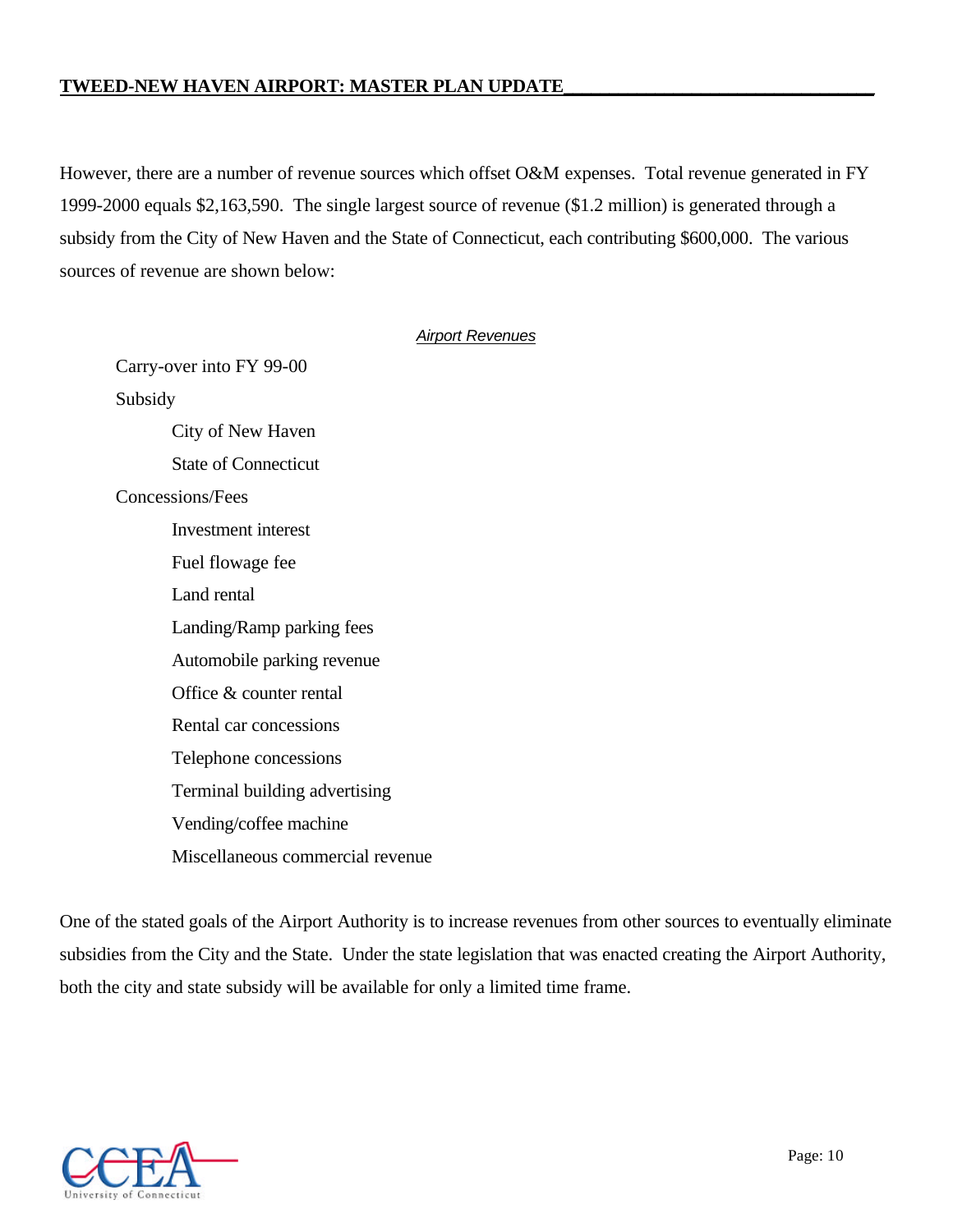## **Airport Capital Improvement Program (ACIP)**

The other expense associated with the Airport is the Airport Capital Improvement Program (ACIP). The ACIP identifies projects to be undertaken at the Airport, the estimated cost for each project, and the potential funding sources for each project. The ACIP is typically prepared for a five-year period, and provides detailed information for each of the five years. In addition to identifying projects that will be undertaken by the airport, the FAA and the Connecticut DOT consider the ACIP when developing their own capital improvement program.

The current ACIP for Tweed-New Haven Airport covers the period between FY 1999-2004, and estimates that total capital improvement costs will equal \$18,044,843 over the five-year period. Of that amount, it is projected that the Airport will pay for \$1,907,121 (10.6%), \$1,241,363 (6.9%) will be paid by ConnDOT, and \$14,896,359 (82.5%) will be paid by FAA.

Both ConnDOT and FAA issue grants (not loans) to the Airport for capital improvements. As a result, the money is not paid back to the state or FAA, however, the airport signs grant assurances before accepting the grant. The grant assurance legally encumbers the Airport authority to comply with federal and state regulations, including a commitment to keep the airport open, operating, and available for public use for a period of at least twenty years from the date of accepting the grant.

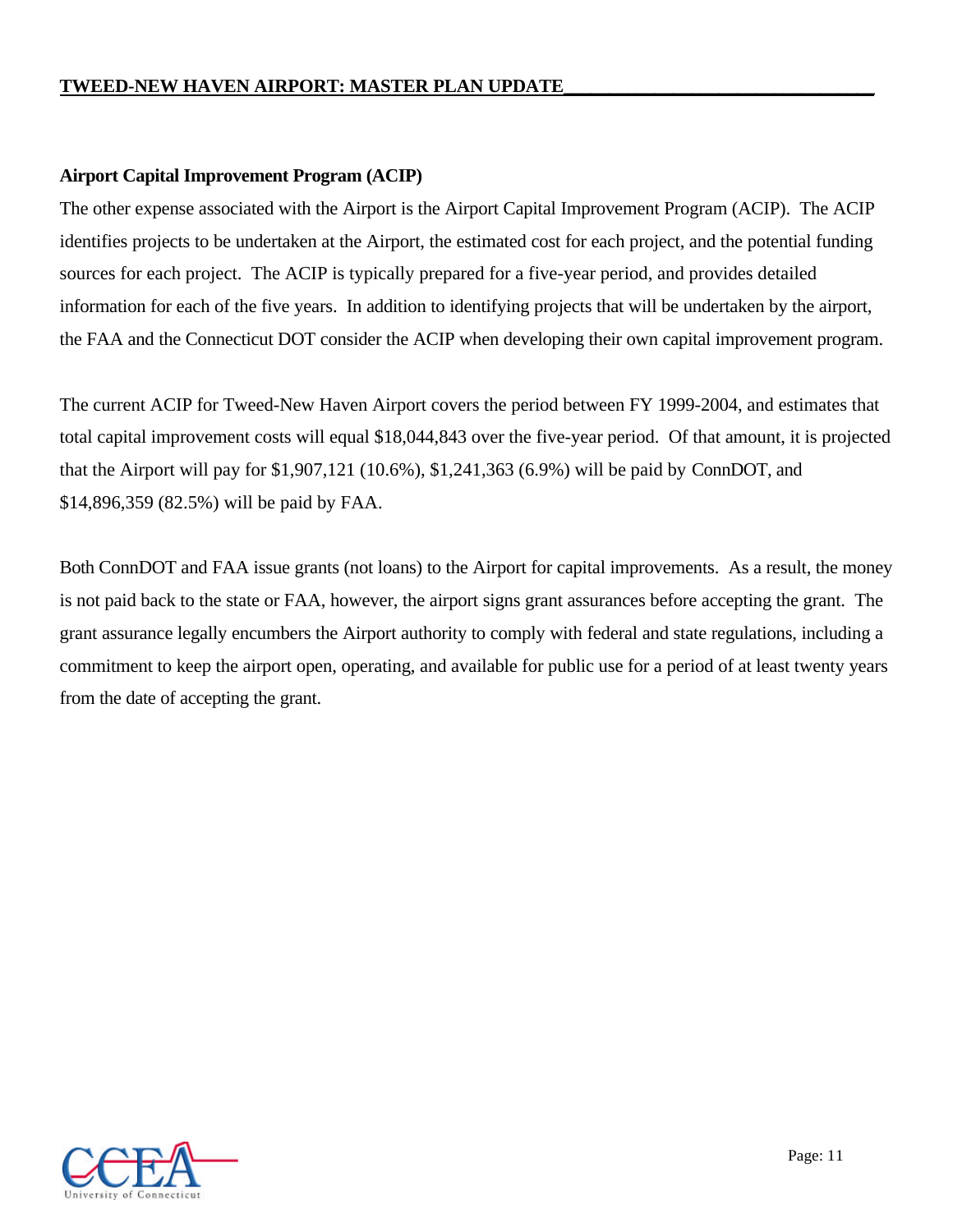## Section 2: Property Value Analysis

The Tweed-New Haven Airport Authority requested a study of the market value of properties adjacent to Tweed-New Haven Airport. The purpose of the study is to find out whether historically Tweed-New Haven Airport systematically and adversely affected the value of property in the vicinity of the airport.

This study employs a well-established method for estimating the fair market value of properties, namely, the comparable sales approach. The data set includes sales data for approximately 700 single-family houses between 1967 and 1999 (see Appendix 4).<sup>8</sup> The analysis compares sale prices for properties within the runway protection zones (RPZs) to the sale prices of properties outside the RPZs but within the study area (that is, within the target zone, see Appendix 5). The shaded properties in Appendix 4 are the ones within the RPZs. This analysis did not find any systematic differentiation in the market value of properties within the RPZs compared to properties outside the RPZs but within the target zone. Interestingly, properties outside the RPZs did rise in value somewhat faster than those inside between 1967 and 1979, but then rose at a lower rate during the 1980s, when jet service began at Tweed-New Haven. During the 1990s, there was no clear difference in the rate of change in values. Thus, over the entire period, there is no statistically significant difference between the change in property values within the RFZ and those outside of it as determined using a non-parametric Rank Sum test. These three subperiods were selected because they represent distinctly different economic regimes. The first period (1967 to 1979) was one of high and volatile inflation that affected mortgages and interest-sensitive investment. The 1980s saw the return to stable and lower inflation and sustained economic growth, culminating in the highest real estate values in Connecticut history. The third period began as in 1981 and 1982 with a recession, but saw a long and steady recovery and real estate price growth along with historically low inflation and mortgage rates in the mid-1990s.

Tweed-New Haven Airport started operation in 1931. During two periods in 1967 and 1975, commercial jets operated at Tweed-New Haven Airport. Air Wisconsin scheduled jet service into Tweed in 1985. There has long been a question of whether Tweed-New Haven Airport has adversely impacted the market value of residential properties around the airport. While there are numerous studies on property values around airports

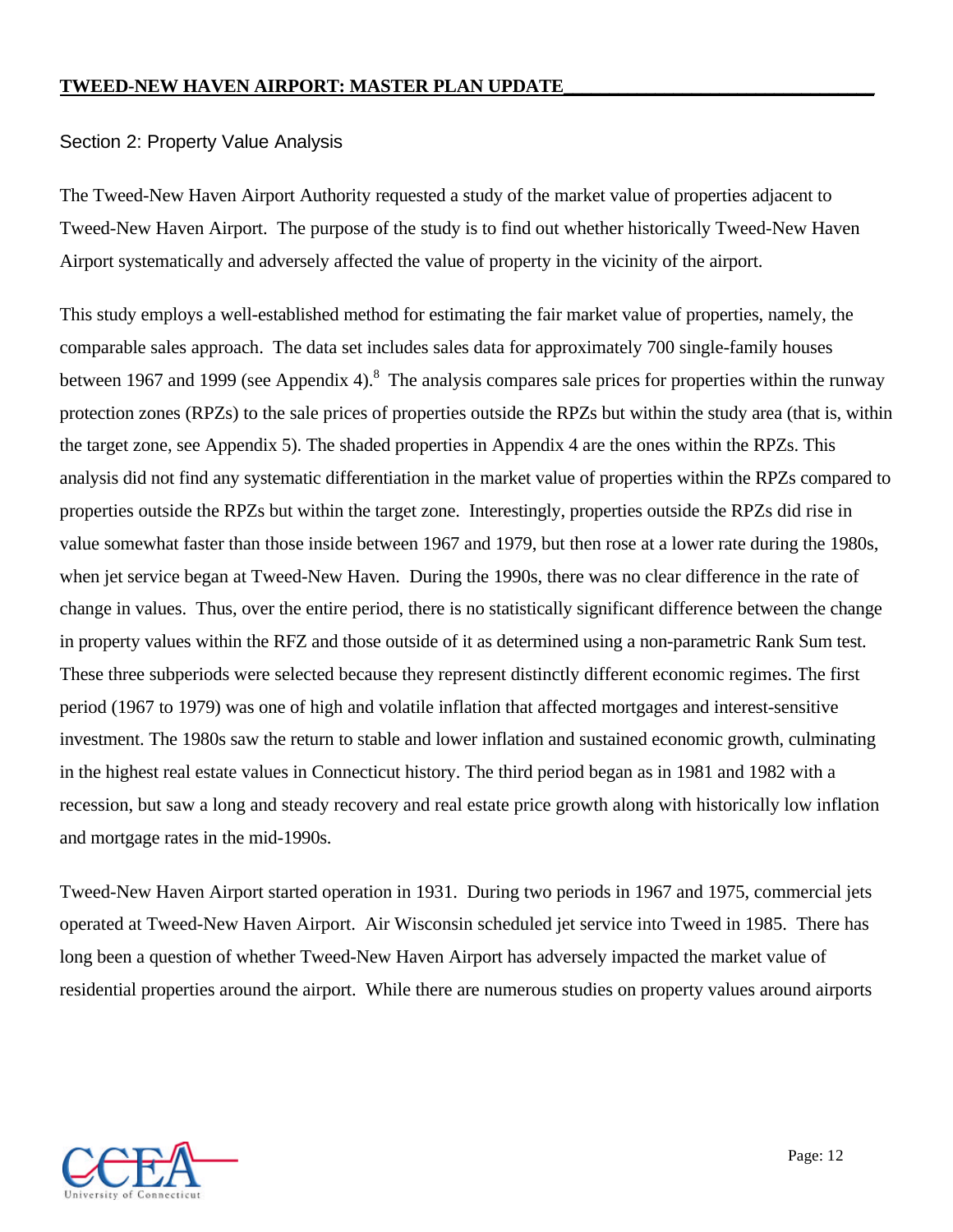(see Appendix 6 for a reference list of these studies<sup>9</sup>), this issue can be understood from a simple economic principle, namely the capitalization of property value in market price.

Suppose the assertion that Tweed-New Haven Airport has caused the adjacent residential properties' values to go down is true. The airport has been in its current location for almost 70 years. Scheduled jet service started as early as 1967, adding to general aviation activity that already existed. We may reasonably assume that anyone purchasing property in the vicinity of the airport after 1967 did so knowing that there was an airport close by, one that accommodated commercial jet service. It is also reasonable to assume that they knew that airport traffic might impact the use and enjoyment of their property, and therefore, they would only be willing to pay a lower price for that property than for similar property located further from the airport. Purchasers thus were implicitly compensated through purchasing the property at a lower price. Almost 70 years after the Airport was built, and more than 30 years after scheduled jet service began at Tweed, the capitalization of residential properties around the airport should have occurred some time ago. This economic logic is consistent with the sales price trend we observe in the historical data: the analysis finds the operations of Tweed-New Haven Airport since 1967 have had no systematic impacts on the values of surrounding residential properties. This conclusion is based on comparing the average sales price growth rates of properties inside and outside the RPZs and within the target area. We looked at three time periods: 1967 to 1979; 1980 to 1989; and, 1990 to the present. There is no statistically significant difference (at the 1% level) between sales price growth rates of properties in either area in any period. In other words, the economic rate of return to investing in property in the RPZs compared to investing in property within the target area but outside the RPZs is essentially the same. Appendix 4 describes the statistical method used to test the significance of the difference of the sales price growth rates, and, contains the summary data used in the calculations.

In order to further qualify housing price growth, we identified 25 properties located within the 65db noise contour zone around Tweed-New Haven Airport listed in the following table. All properties used in this portion of the study appear in the map following the table.

<sup>&</sup>lt;sup>8</sup> We are grateful to Mr. John Leary of Leary Counseling and Valuation, Inc. for providing detailed sales data between the period of 1967-1986 within the study area. His data was used as evidence in 1985 court case of Melillo v. City of New Haven and was approved by the court to be the appropriate evidence (Aircraft Owners and Pilots Association Magazine, October 1999). 9 We once again would like to express our gratitude to Mr. John Leary for providing part of this list to us.



l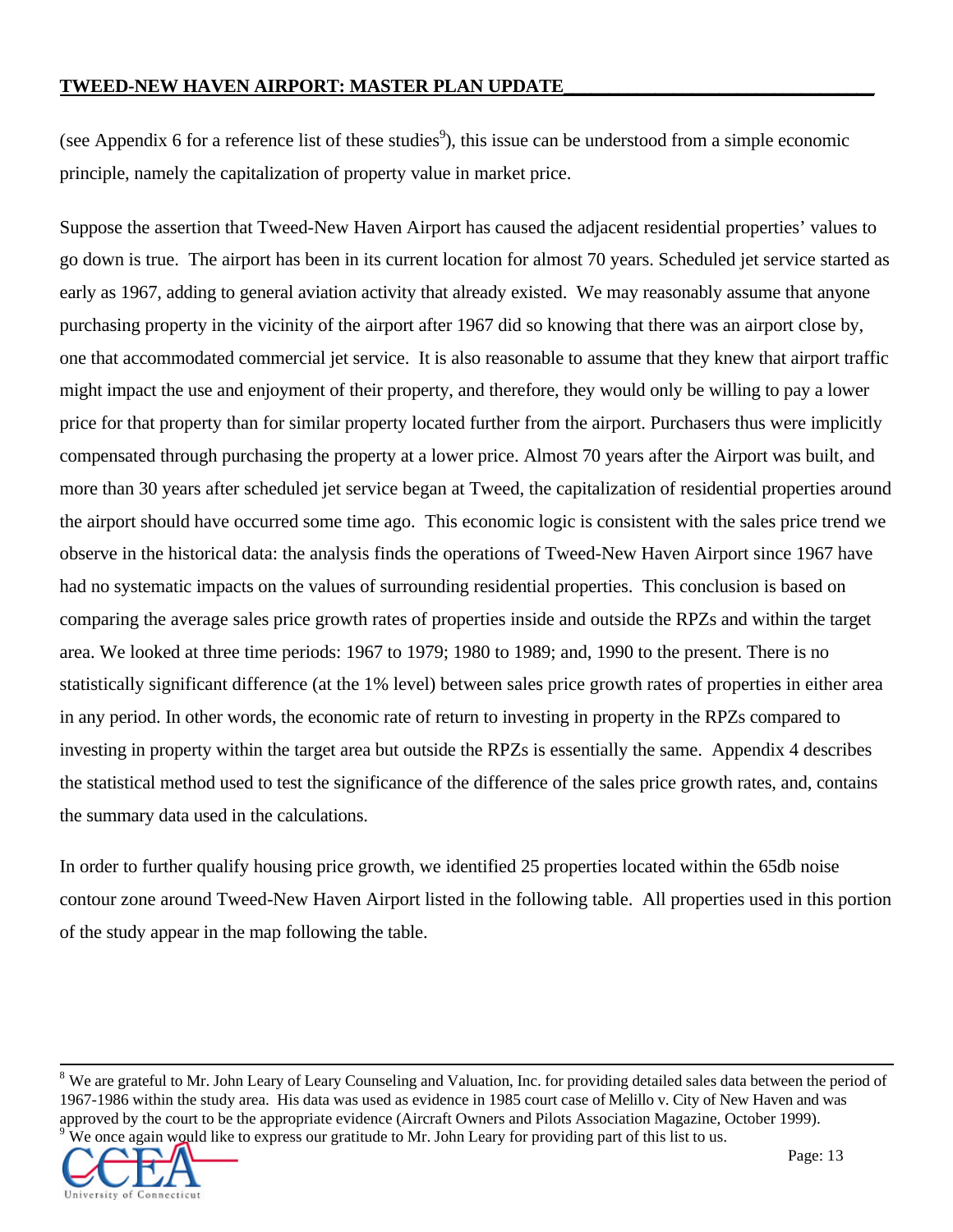## **Address Town**

|--|

| 286 Burr Street         | NH        |
|-------------------------|-----------|
| 340 Burr Street         | NH        |
| 348 Burr Street         | NH        |
| 354 Burr Street         | NH        |
| 440 Burr Street         | NH        |
| 9 Concord Street        | <b>NH</b> |
| 1840 Dean Street        | <b>NH</b> |
| 8 Douglass Avenue       | <b>NH</b> |
| 17 Douglass Avenue      | <b>NH</b> |
| 24 Douglass Avenue      | NH        |
| 30 Douglass Avenue      | NH        |
| 583 Fort Hale Road      | <b>NH</b> |
| 19 Morris Causeway      | <b>NH</b> |
| 32 Morris Causeway      | <b>NH</b> |
| 38 Morris Causeway      | <b>NH</b> |
| 15 Townsend Avenue      | NH        |
| 19 Townsend Avenue      | <b>NH</b> |
| 20 Townsend Avenue      | <b>NH</b> |
| 24 Uriah Street         | <b>NH</b> |
| 32 Uriah Street         | NH        |
| 18 Bretton Street       | EH        |
| 21 Bretton Street       | EH        |
| 273 Dodge Avenue        | EH        |
| 281 Dodge Avenue        | EН        |
| <b>38 Holmes Street</b> | EН        |
|                         |           |

**Noise Contour Map With Target Zone Properties**

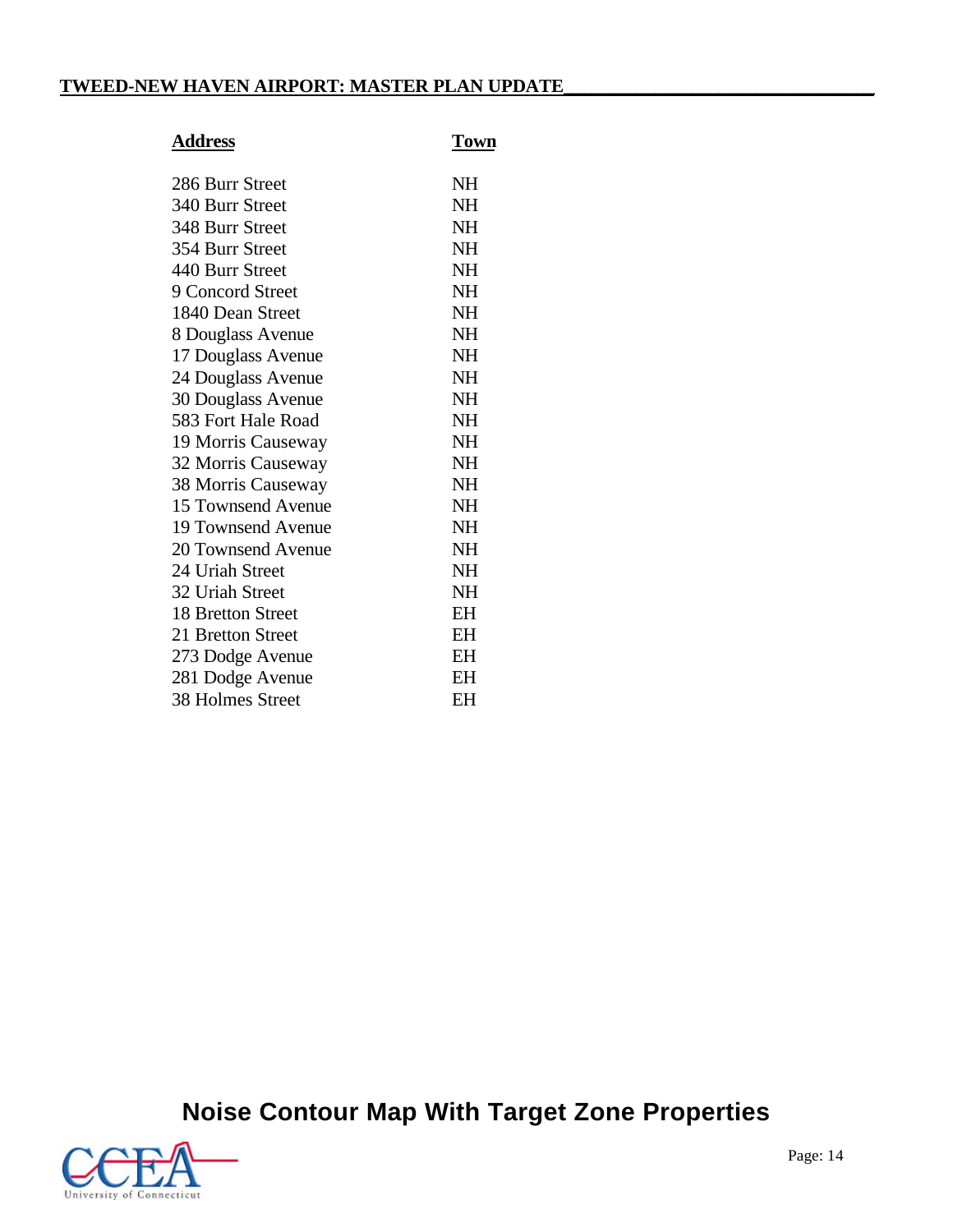

Note: Red dots denote New Haven properties and blue dots indicate East Haven properties; squares are properties within the 65db contour.

Due to the limited number of properties inside the 65db noise contour, a statistical test based on the means of those properties inside and outside the contour as above is not reliable. We use Ordinary Least Squares to estimate the impact of property location, that is inside and outside of the 65db noise contour, on the properties' sales price growth rate. We find no significant impact of housing location on the sales price growth rate. The model is a simple linear regression model written as:

 $P = \beta_0 + \beta_1$ zone +  $\beta_2$ 67next +  $\beta_3$ 67twice +  $\beta_4$ 80same +  $\beta_5$ 80next +  $\beta_6$ 90same +  $\varepsilon$ ,

where P stands for housing price growth rate. The zone variable has value of 1 if the property is inside the 65db contour and 0 otherwise. Each categorical variable controls for the different sales scenarios described in Appendix 7. For example, "67next" has the value of 1 if the property was first sold in the period 1967-1979 and resold again in the period 1980-1989, and 0 otherwise. "67twice" means that the property was first sold in the period 1967-1979 and resold in 1990 or later. "80same" indicates whether the property was first sold and resold

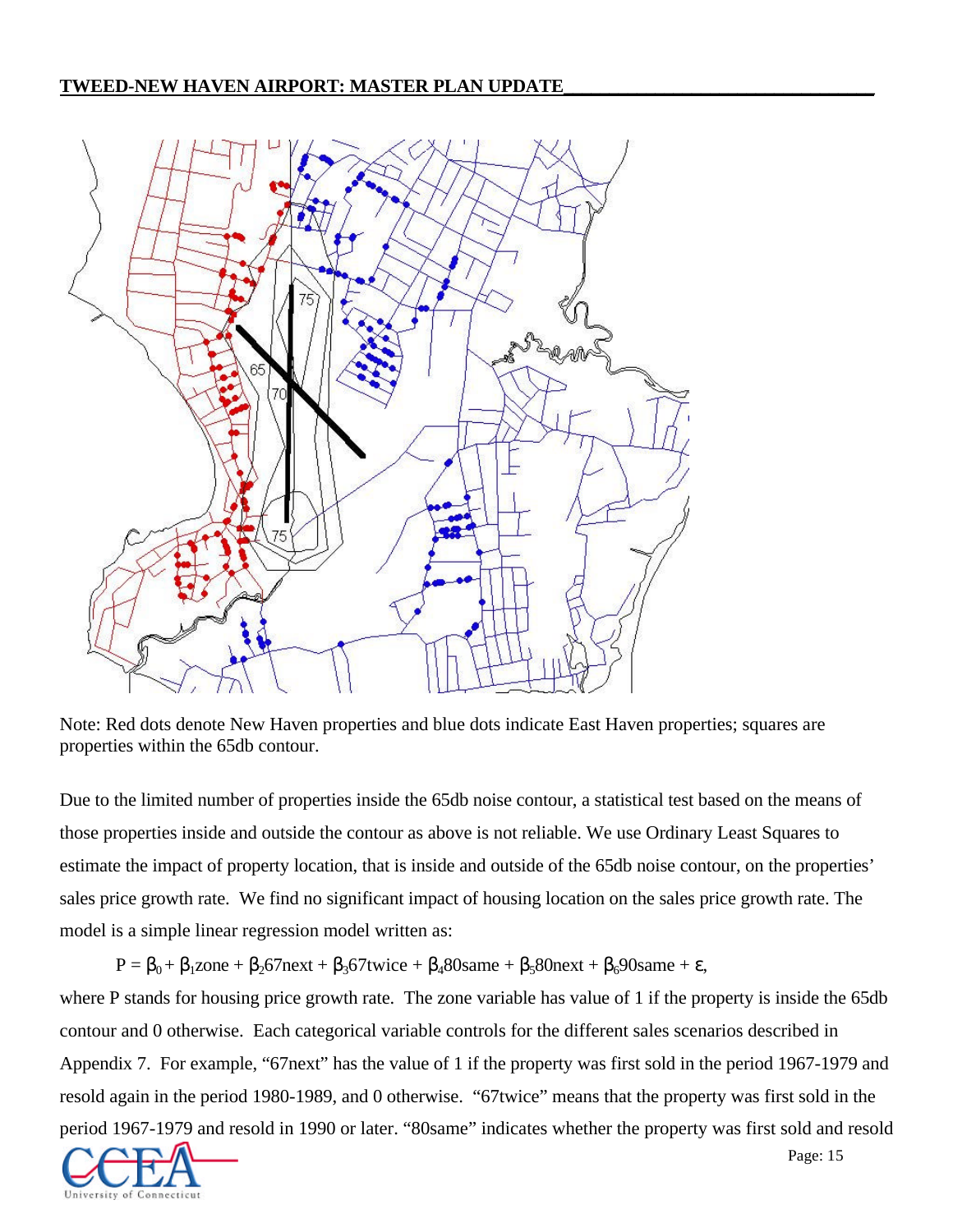during 1980-1989 (1 if true, 0 otherwise). The other categorical variables have comparable definitions. The categorical variable "67same" is omitted to avoid the statistical problem of multicollinearity.

The data set has 321 properties. Regression results are presented in the following table. The F-statistic for the regression indicates that the model is significant at the customary 5% level. We conclude that the coefficient of the zone categorical variable is not significantly different from zero. In other words, whether the property is located inside or outside of the 65db noise contour makes no significant difference in terms of rate of return to the investment.

## **Regression Results**

|                    | df             | F                     | Significance F |           |
|--------------------|----------------|-----------------------|----------------|-----------|
| Regression         | 6              | 2.520196932           | 0.02135217     |           |
| Residual           | 315            |                       |                |           |
| Total              | 321            |                       |                |           |
|                    |                |                       |                |           |
|                    | Coefficients   | <b>Standard Error</b> | t Statistics   | P-value   |
| Intercept          | 0.080995264    | 0.009647659           | 8.395328077    | 1.599E-15 |
| Zone               | $-0.002353131$ | 0.017035464           | $-0.138131297$ | 0.8902249 |
| 67 <sub>next</sub> | 0.008562362    | 0.01847391            | 0.463484019    | 0.6433375 |
| 67twice            | $-0.028005724$ | 0.023733973           | -1.179984665   | 0.2388967 |
| 80same             | 0.016035501    | 0.013380018           | 1.198466338    | 0.2316364 |
| 80 <sub>next</sub> | $-0.032039232$ | 0.020651841           | -1.551398368   | 0.1218103 |
| 90same             | -0.031338473   | 0.014389094           | -2.177932356   | 0.0301526 |

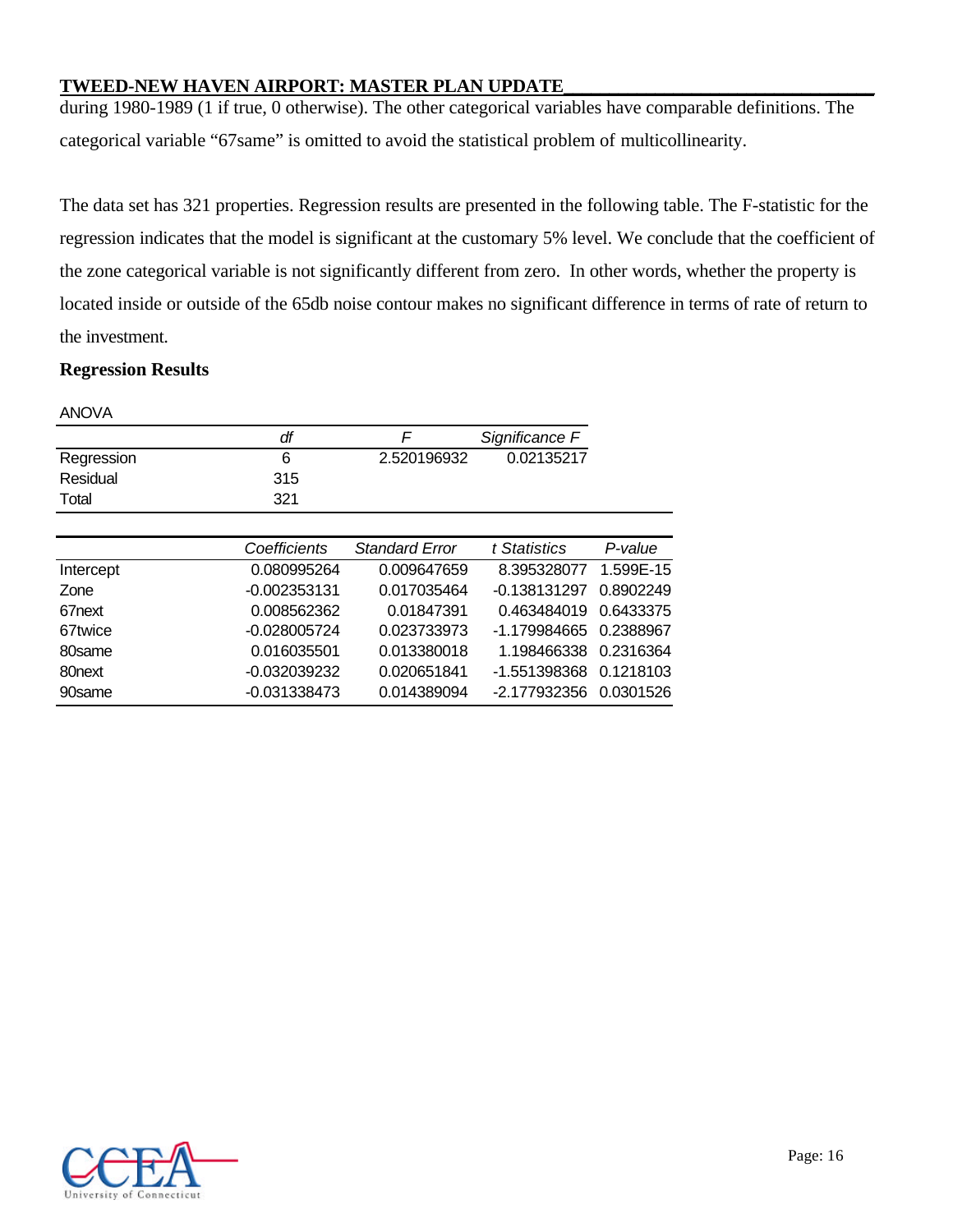## Section 3: Conclusions

This Phase 1 economic analysis for the Master Plan update shows how much the New Haven region could benefit from modernization and upgrading of Tweed-New Haven Airport. In aggregate, total economic benefits to the region increase in 2009 by approximately \$36.6 million when one compares the low no-constraint scenario with the base case or no change scenario. The magnitude of the gain increases to \$189.1 million when the high no-constraint scenario is compared to the base case for 2009. For 2019, the gains are naturally larger. The low no-constraint scenario shows an increase of \$49.7 million and the high no-constraint scenario shows an increase of \$263.5 million. These figures are conservative estimates of the economic gain for the region that would come from modernizing Tweed-New Haven Airport because they only incorporate the FFA forecast of no increase in general aviation aircraft based at the Airport. When updated estimates of general aviation aircraft based at the Airport consistent with the growth in commercial aviation forecasted under the no-constraint scenario are included in the next phase study, one will observe economic gains from the modernization that are substantially greater than those currently forecast.

The Connecticut Center for Economic Analysis' study of property sales in the area of Tweed-New Haven Airport indicates that there is no statistical difference in the rate of growth of property values when one compares properties located within the Airport's RPZs with those located outside the RPZs. In sum, investments in properties located in the RPZs will bring the purchaser as large a return per year per dollar invested as an investment in other local properties. There is no reason to believe that these results will change if modernization occurs at Tweed-New Haven Airport in the future.

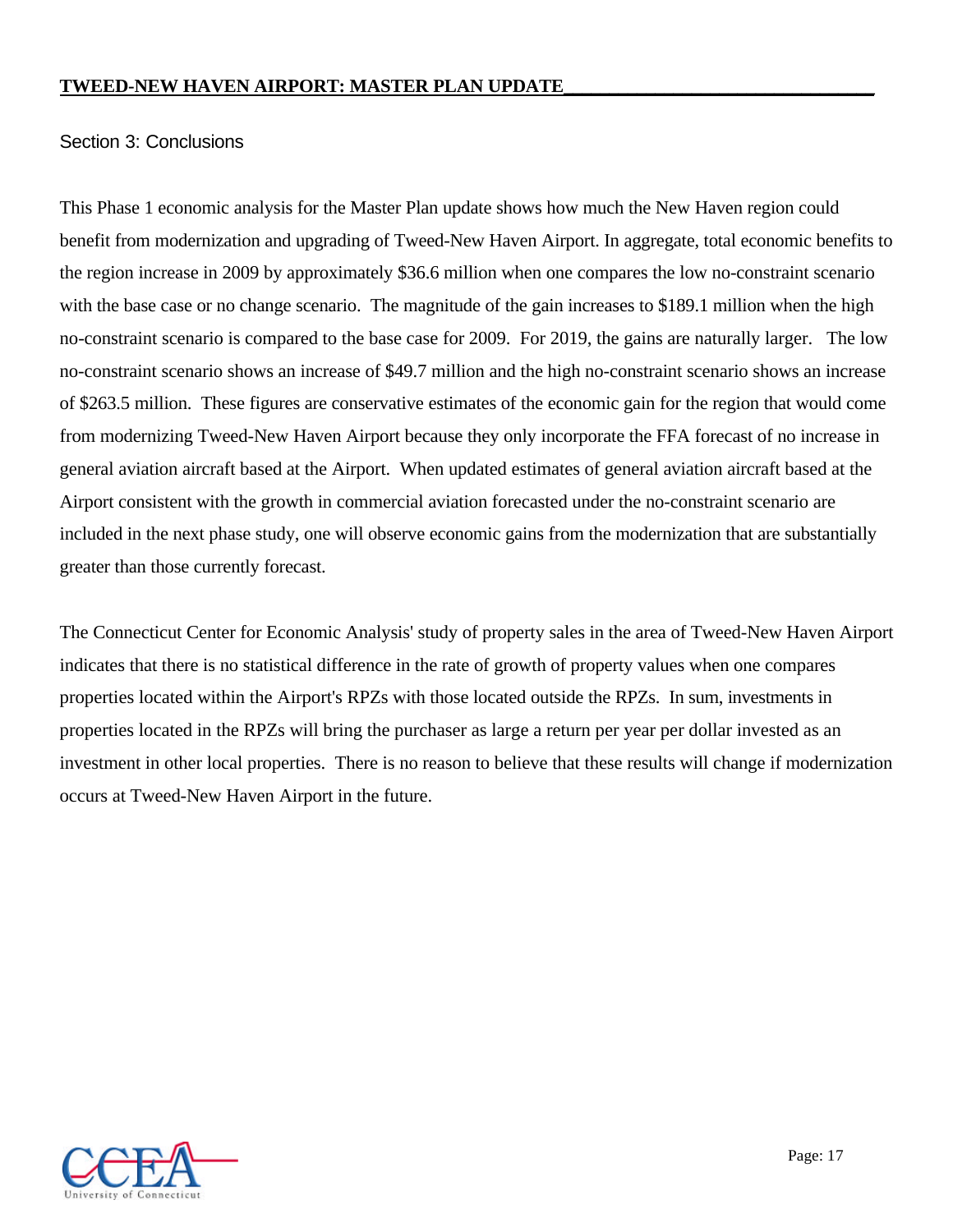## **Bibliography**

Hamburg, M. (1974), *Basic Statistics: A Modern Approach*, Harcourt Brace Jovanovich, Inc. New York.

"Measuring the regional economic significance of the airports", DOT/FAA/PP/87-1.

"The Airport Wins One", *Aircraft Owners and Pilots Association Magazine*, October 1999.

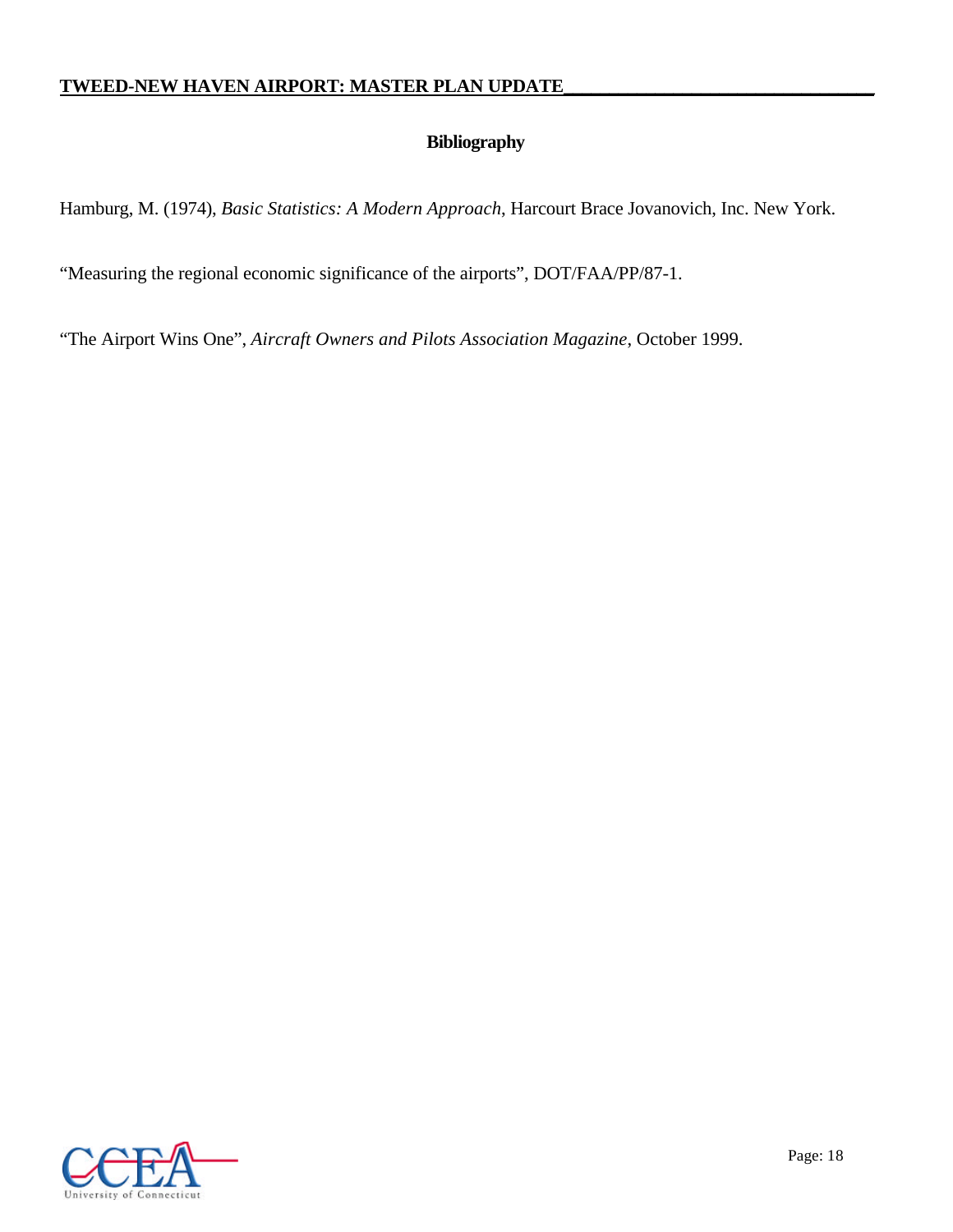## **APPENDIX 1**

## **REGIONAL INDUSTRIAL MULTIPLIER SYSTEM II**

This appendix describes the RIMS II multipliers, describes the manner in which they are used, and presents a sample set of calculations for determining regional impacts.<sup>10</sup> RIMS II multipliers are intended to show the total regional effects on industrial output, personal earnings and employment for any county or group of contiguous counties in the United States resulting from any industry activity. Industry descriptions are defined according to the 1977 Bureau of Economic Analysis (BEA) national input-output tables. Induced impacts for any airport-related businesses can be estimated by applying the RIMS II multipliers to activities within the air transportation industrial sector.

RIMS II multipliers are given in three tables: total output multipliers, earnings multipliers, and employment multipliers. In addition, BEA will also provide a household direct coefficient table upon request. The total output multiplier table is used to compute the total impact of a change in demand. These multipliers identify the demands placed on a particular region from the future growth of a business activity. The earnings multipliers measure the impacts on earnings (income) and employment. The employment multipliers are used in calculating the total number of jobs created by final changes in demand. Of the three sets of multipliers, the earnings multipliers are the most suitable for estimating the economic impacts of a particular business activity. The direct coefficient table can be used to determine sales of a particular regional industry when airport expenditures are the only available information.

Each aviation business related to a targeted airport is assigned a Standard Industrial Classification code. The aviation-related business is identified with a corresponding RIMS II code number. Table A-1 presents business activities that are most likely encountered in aviation—related economic studies. These activities can be matched with corresponding RIMS II code numbers. The RIMS II code number will identify the specific multiplier factor to be applied to the affected business.

The RIMS II model uses sales by aviation businesses to estimate the final demand at targeted airports. Business activities are evaluated and defined according to their level of economic consequences to the targeted airport. These activities are grouped into direct and indirect impacts. Business information gathered at each airport includes:

- 1. magnitude of sales
- 2. size of purchase
- 3. identity of purchase
- 4. number of employees
- 5. size of payroll

In general, sales should be multiplied by RIMS II multipliers to determine economic impacts. However, if data are lacking for some specific types of business activity, other information, such as expenditures, payroll earnings and number of employees can be used. The following calculations illustrate the RIMS II methods of computing economic impacts from data on airport sales, payroll and employment.

<sup>&</sup>lt;sup>10</sup> Much of this discussion is drawn from Douglas S. McLeod, Recommended Regional Economic Impact Procedures for Aviation Related Projects, Draft Report for Presentation to the Transportation Research Board Annual Meeting, January, 1987 (15).



l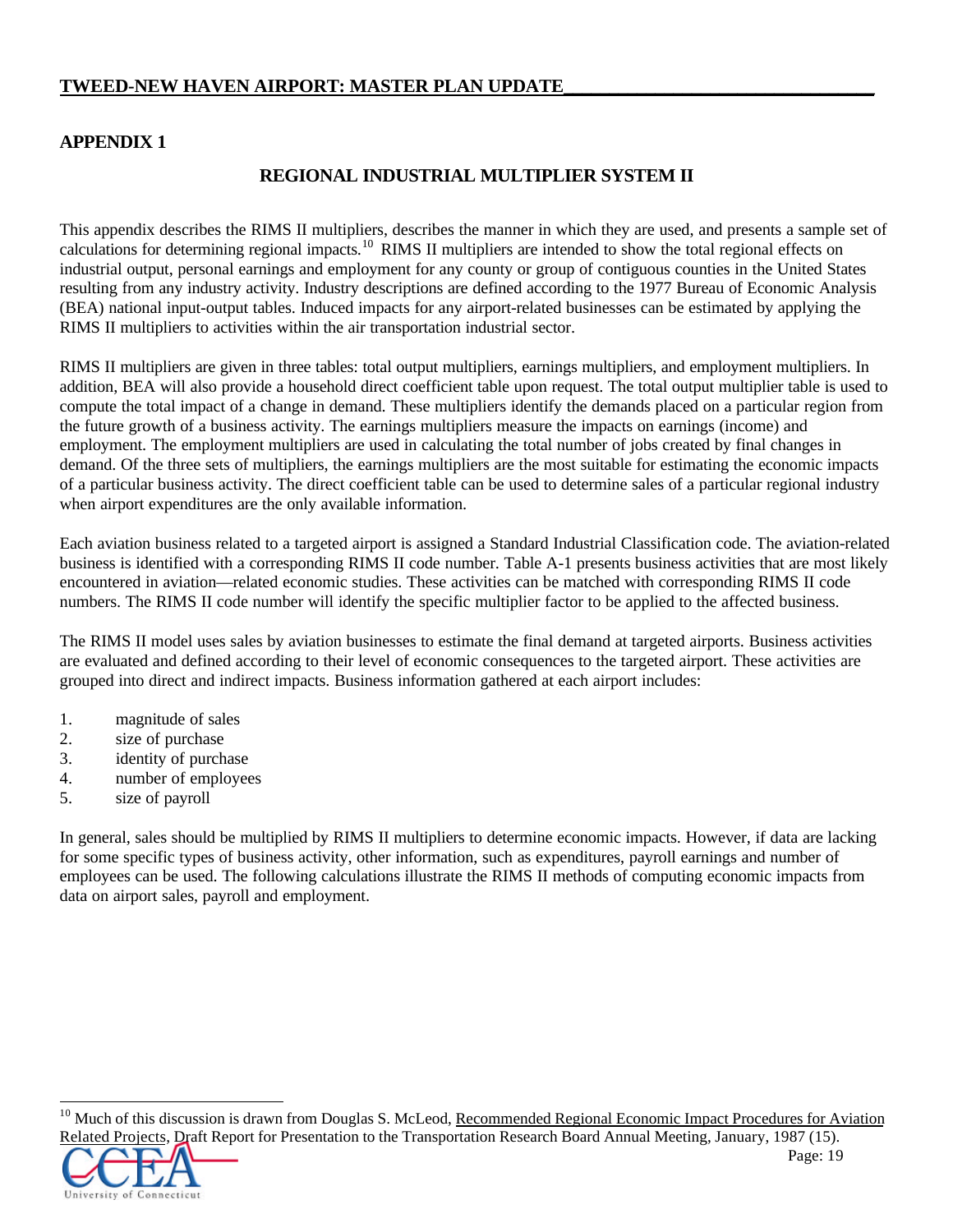## Table A-1 AVIATION RIMS II CODE NUMBERS

| <b>RIMS II Number</b> |
|-----------------------|
|                       |
| 650500                |
| 110400                |
| 650500                |
|                       |
| 650500                |
| 720300                |
| 010100                |
|                       |
| 780400                |
| 650500                |
| 650500                |
| 650500                |
| 780400                |
| 650500                |
| 040000                |
| 730300                |
|                       |
| 730300                |
| 600100                |
| 690200                |
| 750000                |
| 650100                |
| 650500                |
| 750001                |
| 600400                |
| 770402                |
| 620100                |
| 730300                |
| 720200                |
| 690200                |
| 730100                |
| 760200                |
| 740000                |
| 690200                |
| 610700                |
| 790300                |
| 700500                |
| 770400                |
|                       |

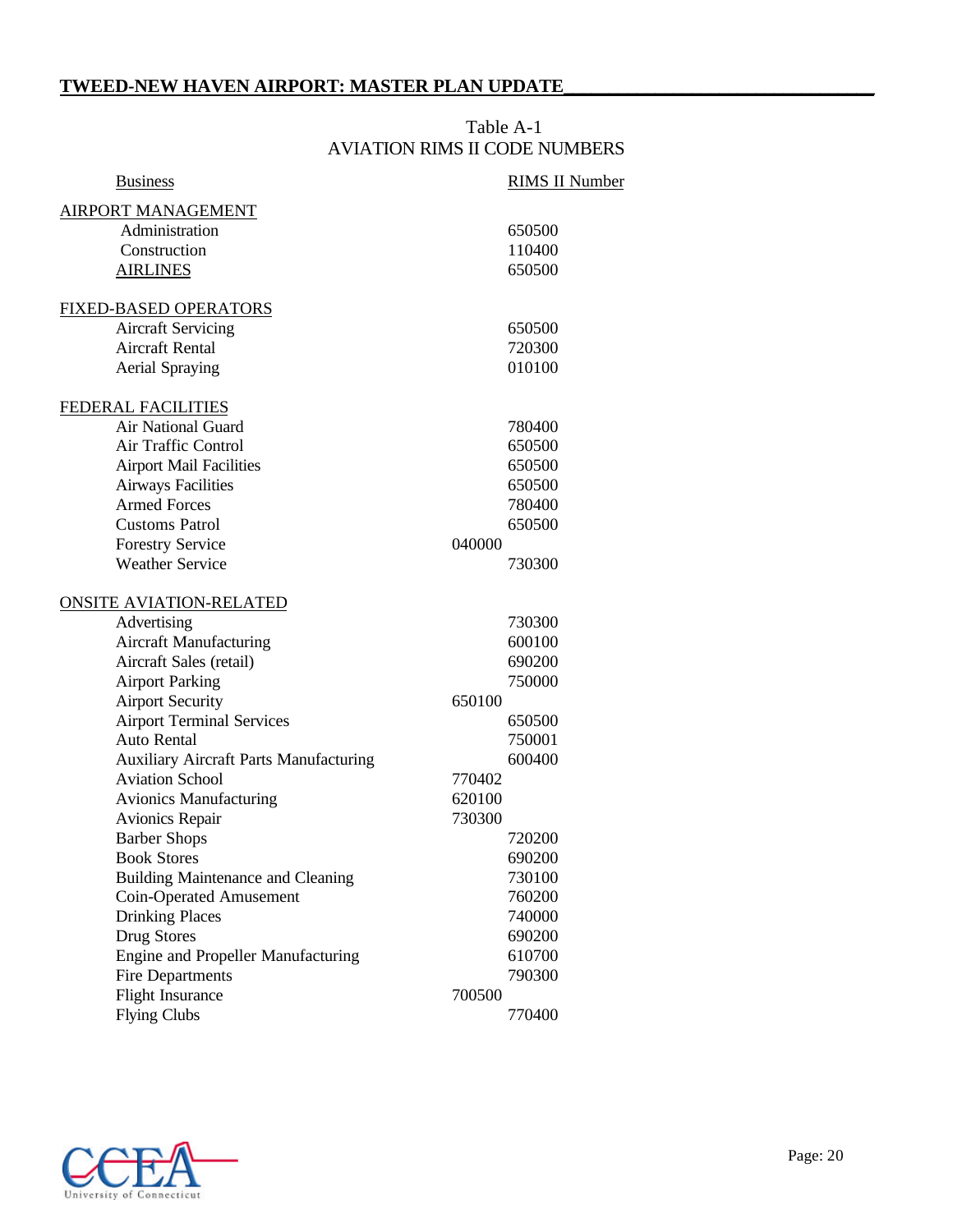## Table A-1 (cont.)

## AVIATION RIMS II CODE NUMBERS

## **Business**

## RIMS II Number

| 770403 |
|--------|
| 690100 |
| 650701 |
| 690200 |
| 720100 |
| 690200 |
| 730100 |
| 790300 |
| 730300 |
| 740000 |
| 650100 |
| 650100 |
| 650702 |
|        |

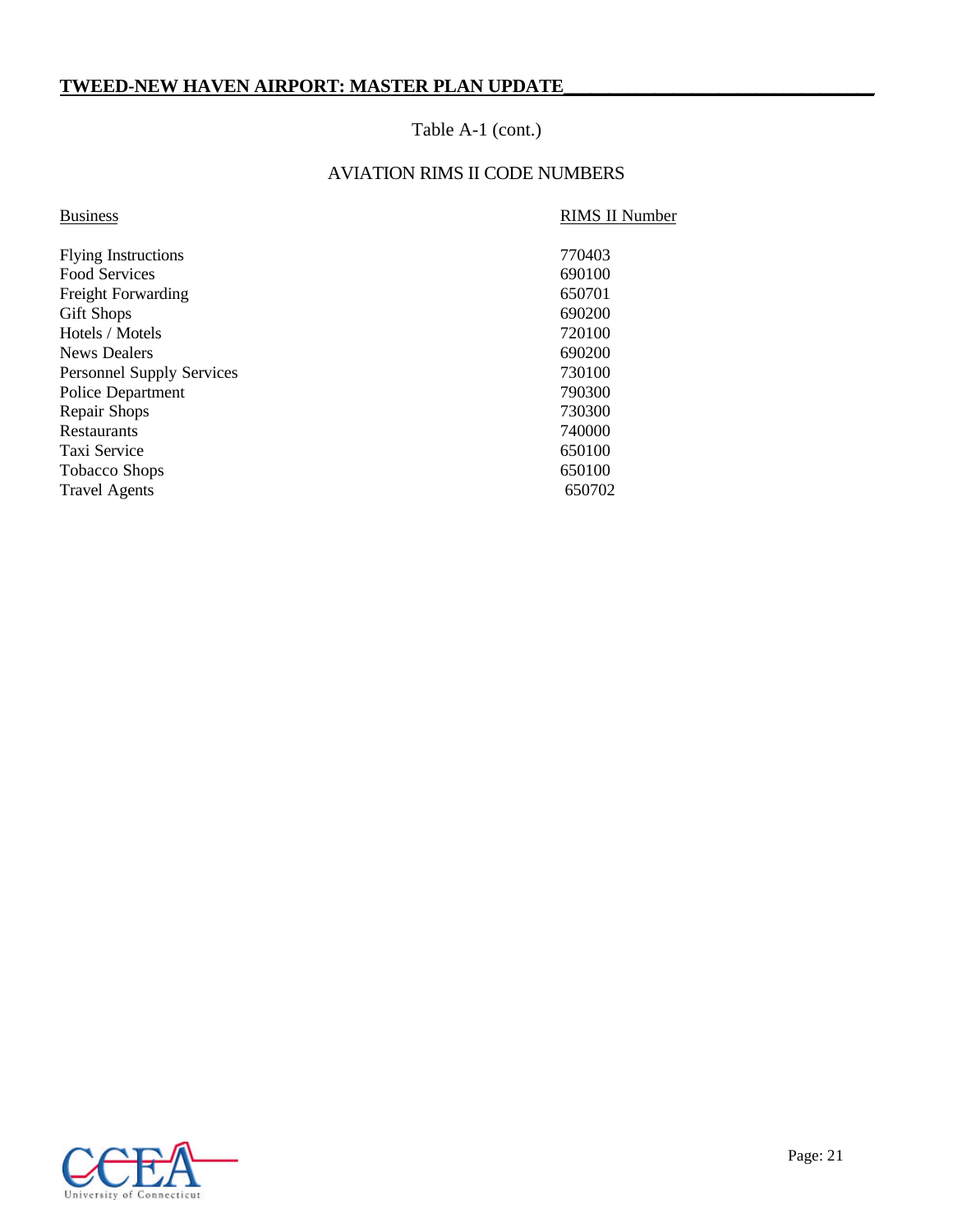## 1. Applying the RIMS II Approach to Sales Data

- I. Assumptions
	- A. Business Fixed based operator (from survey)
	- B. RIMS II Code Number 650500 (from A-1)
	- C. Sales \$100,000 (from survey)
	- D. RIMS II earnings multiplier for code number 650500 0.6131 (from RIMS XI tables)
- II. Earnings Impact Calculations Sales times earnings multiplier  $$100,00 \times 0.6131 = $61,310$

#### 2. Applying the RIMS II Approach to Payroll Data

- I. Assumptions
	- A. Business Engine and propeller manufacturer (from survey)
	- B. RIMS II Code Number 610700 (from Table A-1)
	- C. Sales None provided (from survey)
	- D. Payroll \$300,000 (from survey)
	- E. RIMS II earnings multiplier for code number 610700 0.7120 (from RIMS II tables)
- II. Earnings Impact Calculations
	- A. Obtain direct coefficient household multiplier for applicable RIMS code number (610700) - 0.3676 (from RIMS II tables).
	- B. Calculate economic base multiplier by dividing RIMS IX earnings multiplier (0.7120) by direct coefficient household multiplier (0.3676) = 1.9369.
	- C. Determine earnings by multiplying payroll by economic base multiplier.  $$300,00 \times 1.9369 = $581,070$

#### 3. Applying the RIMS II Approach to Employment Data

- I. Assumptions
	- A. Business Aerial sprayer (from survey)
	- B. RIMS II Code Number 010100 (from Table A-1)
	- C. Sales None provided (from survey)
	- D. Employees 3 (estimated from airport manager)
	- E. RIMS II earnings multiplier for code number 010100 0.5662 (from RIMS II tables)
- II. Earnings Impact Calculations
	- A. Obtain direct coefficient household multiplier for applicable RIMS code number (010100) *—* 0.2619 (from RIMS II tables).
	- B. Calculate economic base multiplier by dividing RIMS II earnings multiplier  $(0.5662)$  by direct coefficient household multiplier  $(0.2619) = 2.1619$ .

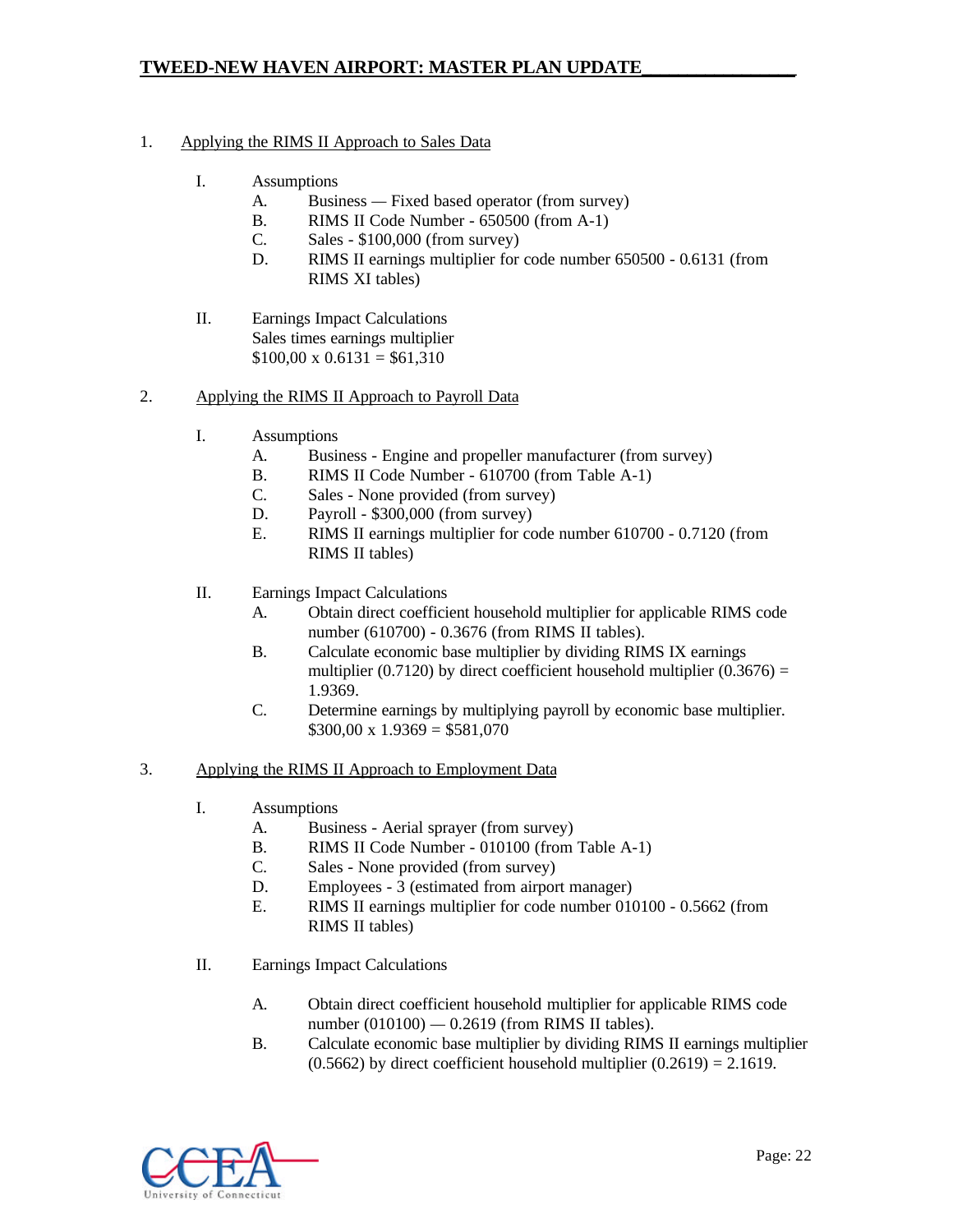- C. Obtain average earnings per job \$15,000 (from SIC number, RIMS II code number and county).
- D. Determine payroll by multiplying the estimated number of employees (3) times the average earnings per job  $(\$15,000) = \$45,000$ .
- E. Determine earnings by multiplying payroll by economic base multiplier  $$45,000 \times 2.1619 = $97,286.$

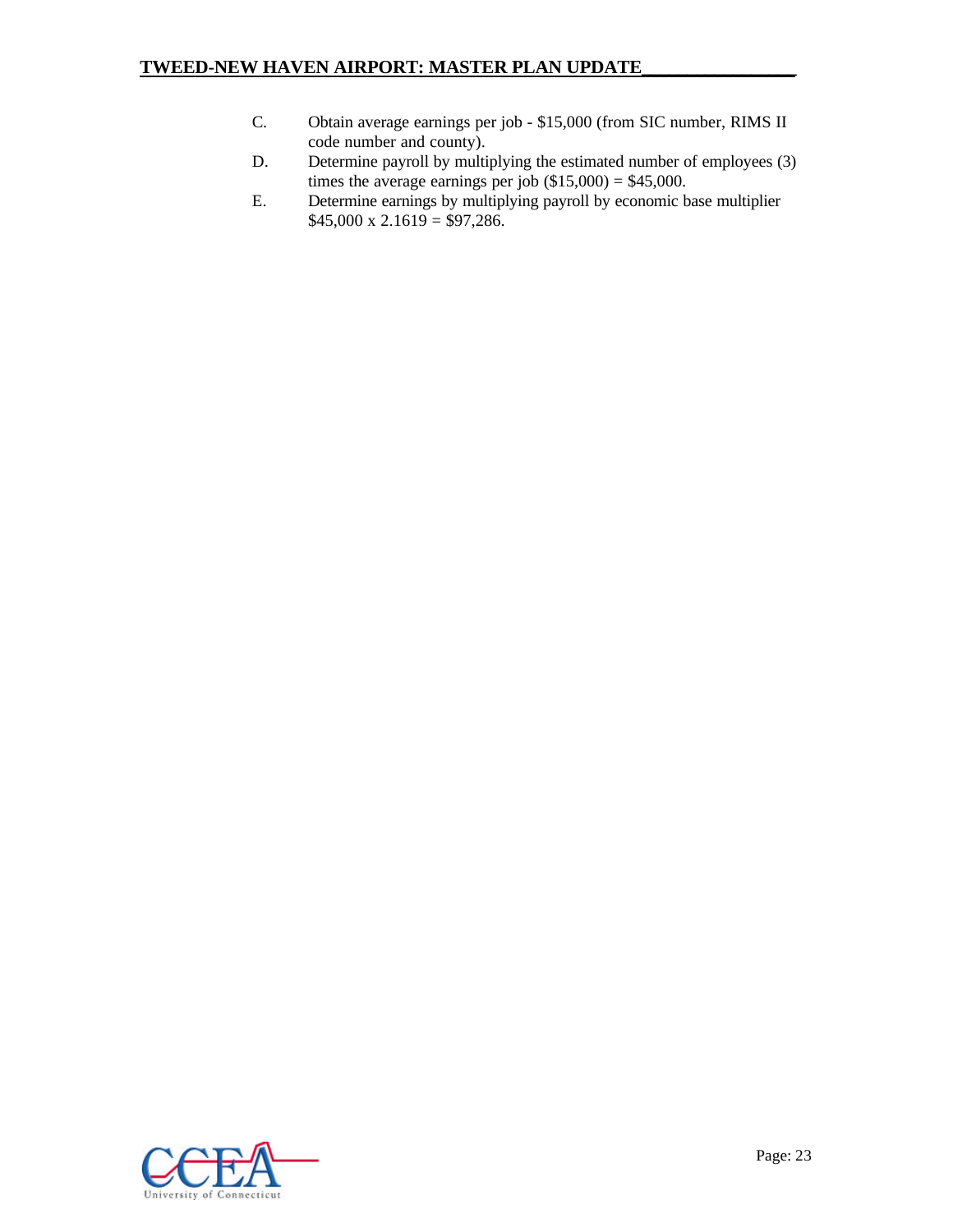## **APPENDIX 2**

## **FAA TERMINAL AREA FORECAST**

#### REGION STATE: ANE-CT<br>CITY: NEW HAVEN LOCID: HVN<br>AIRPORT: TWEED-NEW HAVEN

#### AIRCRAFT OPERATIONS

| <b>Enplanements</b> |                  |        |                |          | <b>Itinerant Operations</b> |       |          |                     | <b>Local Operations</b> |          |       |       |                 |                              |
|---------------------|------------------|--------|----------------|----------|-----------------------------|-------|----------|---------------------|-------------------------|----------|-------|-------|-----------------|------------------------------|
| Year<br>Carrier     | Air<br>Comm.     |        | ComruuterTotal | Air      | AT &                        | GA    | Military | Total<br><b>OPS</b> | GA                      | Military | Total | Total | Total Inst.Ops. | <b>Based AircraftCarrier</b> |
| 1990                | 53               | 43347  | 43400          | 4        | 8491                        | 32812 | 151      | 41458               | 53402                   | 430      | 53832 | 95290 | 13716           | 84                           |
| 1991                | 33539            | 54492  | 88031          | 1033     | 9357                        | 32034 | 148      | 42572               | 46685                   | 806      | 47491 | 90063 | 14588           | 98                           |
| 1992                | 66586            | 71604  | 138190         | 2387     | 10080                       | 29492 | 172      | 42131               | 33161                   | 997      | 34158 | 76289 | 16876           | 96                           |
| 1993                | 62827            | 63196  | 126023         | 1943     | 8947                        | 29482 | 183      | 40555               | 27988                   | 210      | 28198 | 68753 | 15131           | 96                           |
| 1994                | 58224            | 72203  | 130427         | 1677     | 9015                        | 27041 | 192      | 37925               | 25374                   | 131      | 25505 | 63430 | 15239           | 96                           |
| 1995                | 56111            | 59183  | 115294         | 1792     | 9428                        | 29025 | 351      | 40596               | 21766                   | 108      | 21874 | 62470 | 15826           | 84                           |
| 1996                | 22655            | 72313  | 94968          | 819      | 11225                       | 28049 | 392      | 40485               | 27025                   | 118      | 27143 | 67628 | 16273           | 88                           |
| 1997                | $\theta$         | 70766  | 70766          | $\Omega$ | 11181                       | 30523 | 173      | 41877               | 30818                   | 172      | 30990 | 72867 | 15523           | 70                           |
| *1998               | $\boldsymbol{0}$ | 73163  | 73163          | $\Omega$ | 11559                       | 30886 | 173      | 42618               | 31118                   | 172      | 31290 | 73908 | 15932           | 70                           |
| *1999               | $\overline{0}$   | 75560  | 75560          | $\theta$ | 11702                       | 31245 | 173      | 43120               | 31414                   | 172      | 31586 | 74706 | 16119           | 70                           |
| $*2000$             | $\overline{0}$   | 77957  | 77957          | 0        | 11835                       | 31659 | 173      | 43667               | 31759                   | 172      | 31931 | 75598 | 16306           | 70                           |
| *2001               | $\overline{0}$   | 80353  | 80353          | $\Omega$ | 11960                       | 32079 | 173      | 44212               | 32109                   | 172      | 32281 | 76493 | 16485           | 70                           |
| *2002               | $\overline{0}$   | 82750  | 82750          | $\Omega$ | 12077                       | 32506 | 173      | 44756               | 32465                   | 172      | 32637 | 77393 | 16659           | 70                           |
| $*2003$             | $\overline{0}$   | 85147  | 85147          | $\Omega$ | 12186                       | 32826 | 173      | 45185               | 32720                   | 172      | 32892 | 78077 | 16807           | 70                           |
| $*2004$             | $\theta$         | 87544  | 87544          | $\Omega$ | 12288                       | 33177 | 173      | 45638               | 33002                   | 172      | 33174 | 78812 | 16955           | 70                           |
| $*2005$             | $\overline{0}$   | 89941  | 89941          | 0        | 12382                       | 33531 | 173      | 4608633287          | 172                     | 33459    | 79545 | 17094 | 70              |                              |
| $*2006$             | $\theta$         | 92338  | 92338          | $\Omega$ | 12469                       | 33884 | 173      | 46526               | 33569                   | 172      | 33741 | 80267 | 17228           | 70                           |
| *2007               | $\boldsymbol{0}$ | 94734  | 94734          | $\Omega$ | 12549                       | 34236 | 173      | 46958               | 33849                   | 172      | 34021 | 80979 | 17354           | 70                           |
| *2008               | $\theta$         | 97131  | 97131          | $\Omega$ | 12623                       | 34589 | 173      | 47385               | 34129                   | 172      | 34301 | 81686 | 17475           | 70                           |
| *2009               | $\theta$         | 99528  | 99528          | 0        | 12806                       | 34940 | 173      | 47919               | 34407                   | 172      | 34579 | 82498 | 17698           | 70                           |
| *2010               | $\Omega$         | 101925 | 101925         | 0        | 12984                       | 35277 | 173      | 48434               | 34673                   | 172      | 34845 | 83279 | 17914           | 70                           |
| $*2011$             | $\theta$         | 104322 | 104322         | 0        | 13157                       | 35600 | 173      | 48930               | 34928                   | 172      | 35100 | 84030 | 18124           | 70                           |
| *2012               | $\Omega$         | 106719 | 106719         | 0        | 13326                       | 35910 | 173      | 49409               | 35172                   | 172      | 35344 | 84753 | 18327           | 70                           |
| $*2013$             | $\Omega$         | 109116 | 109116         | $\Omega$ | 13490                       | 36207 | 173      | 49870               | 35405                   | 172      | 35577 | 85447 | 18524           | 70                           |
| $*2014$             | $\Omega$         | 111512 | 111512         | $\Omega$ | 13649                       | 36491 | 173      | 50313               | 35628                   | 172      | 35800 | 86113 | 18714           | 70                           |
| $*2015$             | 0                | 113909 | 113909         | $\Omega$ | 13804                       | 36763 | 173      | 50740               | 35841                   | 172      | 36013 | 86753 | 18899           | 70                           |

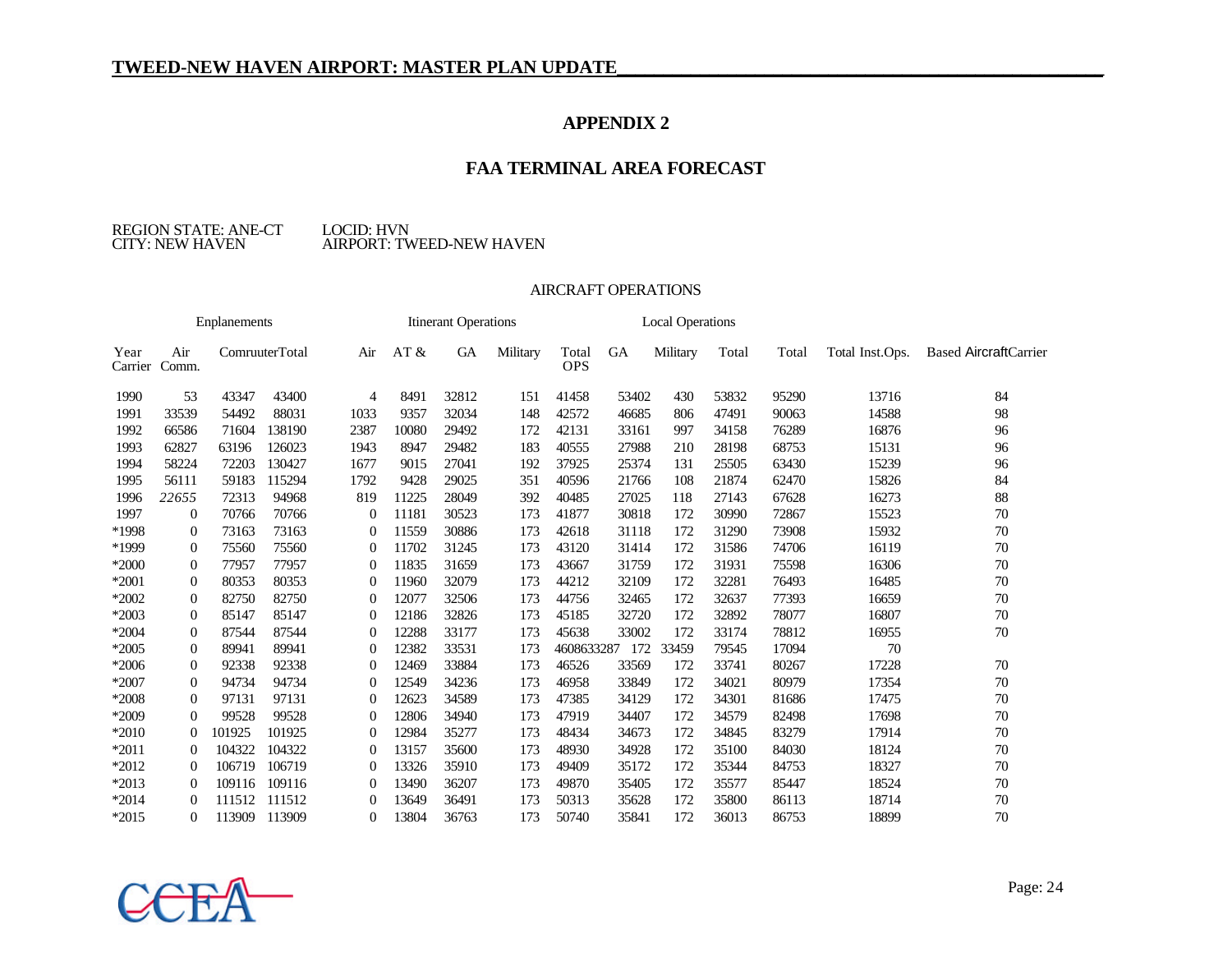## **APPENDIX 3**

## **CALCULATION OF THE TRANSPORTATION BENEFIT**

The transportation benefit of Tweed-New Haven Airport is calculated by the following

formula:

Total Annual Transportation Benefit = E(FGN+Y)(b/P-d/P)+(GN+Y)(Qb-Qd)

where

| G          | Itinerant operations per based aircraft per year. They are different under<br>different scenarios.                                                                                                                                                                             |
|------------|--------------------------------------------------------------------------------------------------------------------------------------------------------------------------------------------------------------------------------------------------------------------------------|
| $N = 72$   | Number of based aircraft at Tweed New Haven airport. We obtain this<br>information from the airport's website. The different scenarios assume the<br>same number of based aircraft.                                                                                            |
| $d = 17.7$ | Ground access distance to Tweed-New Haven airport, in miles. We<br>calculate this number by developing a comprehensive weighted average that<br>considered not only geographical coordinates of the airport's surrounding<br>towns, but also the towns' income and population. |
| $b = 35.6$ | Ground access distance to the next best alternative airport, in miles. The<br>next best alternative airports are different across the towns depending on<br>their geographical location. We calculate this number by using the<br>weighted average model mentioned above.      |
| $E = 30$   | Passenger time values, in dollars per hour. This number is a typical value<br>suggested by the Advisory Circular.                                                                                                                                                              |
| $F = 2.5$  | Number of passengers per trip per general aviation aircraft. This variable<br>is also a typical variable from the Advisory Circular by FAA.                                                                                                                                    |
| $P = 45$   | Car speed, in miles per hour. This number is suggested by the Advisory<br>Circular by FAA.                                                                                                                                                                                     |
| $Q = 0.39$ | Car costs, including amortization, in dollars per mile. This value is also<br>suggested by the Advisory Circular by FAA.                                                                                                                                                       |
| Y          | Annual passengers in commercial service. The figures are different for<br>each year under different scenarios. They are obtained from the forecast<br>developed by SH&E.                                                                                                       |

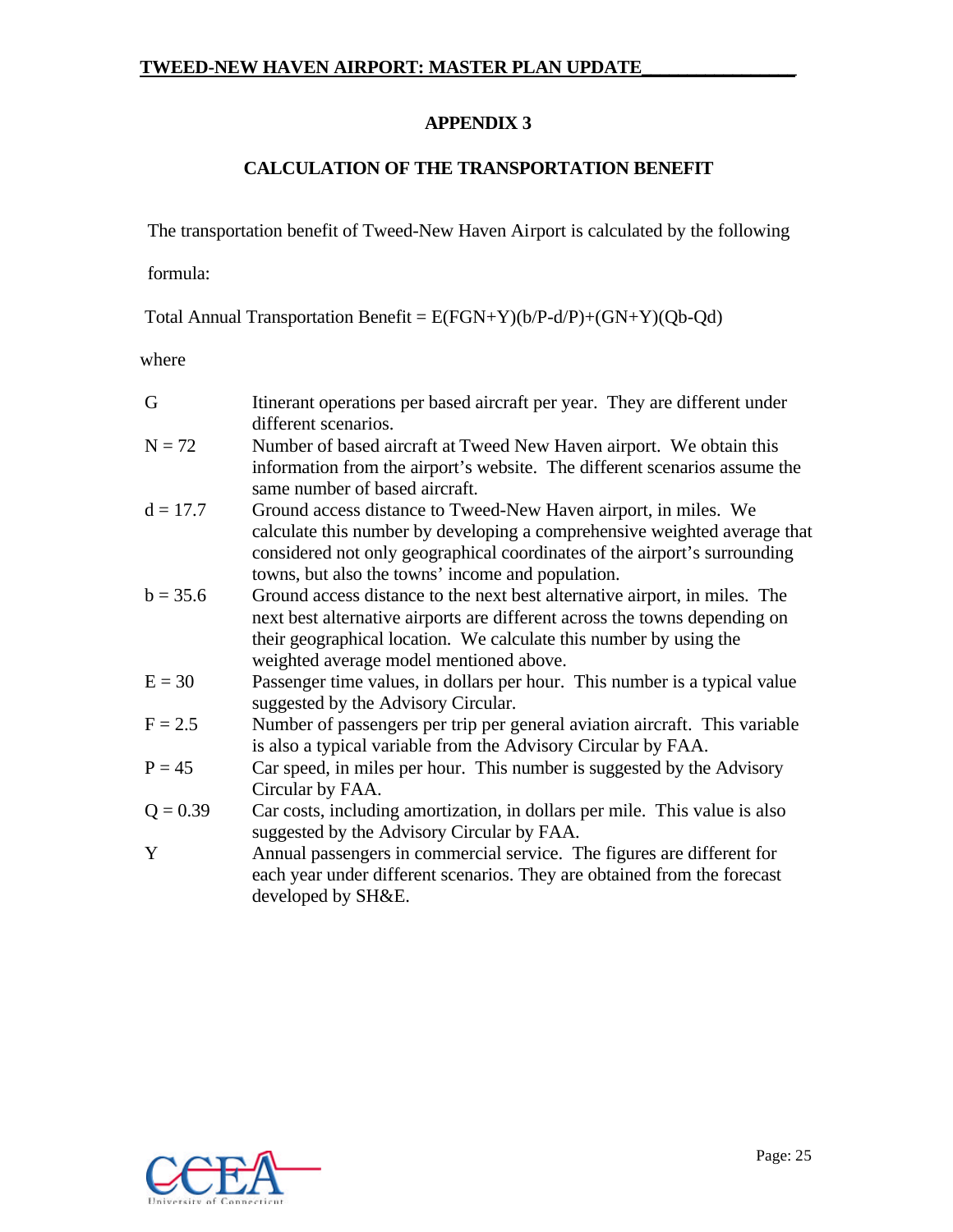APPENDIX 4: Historical Sales Data of Residential Properties in the Target Zone

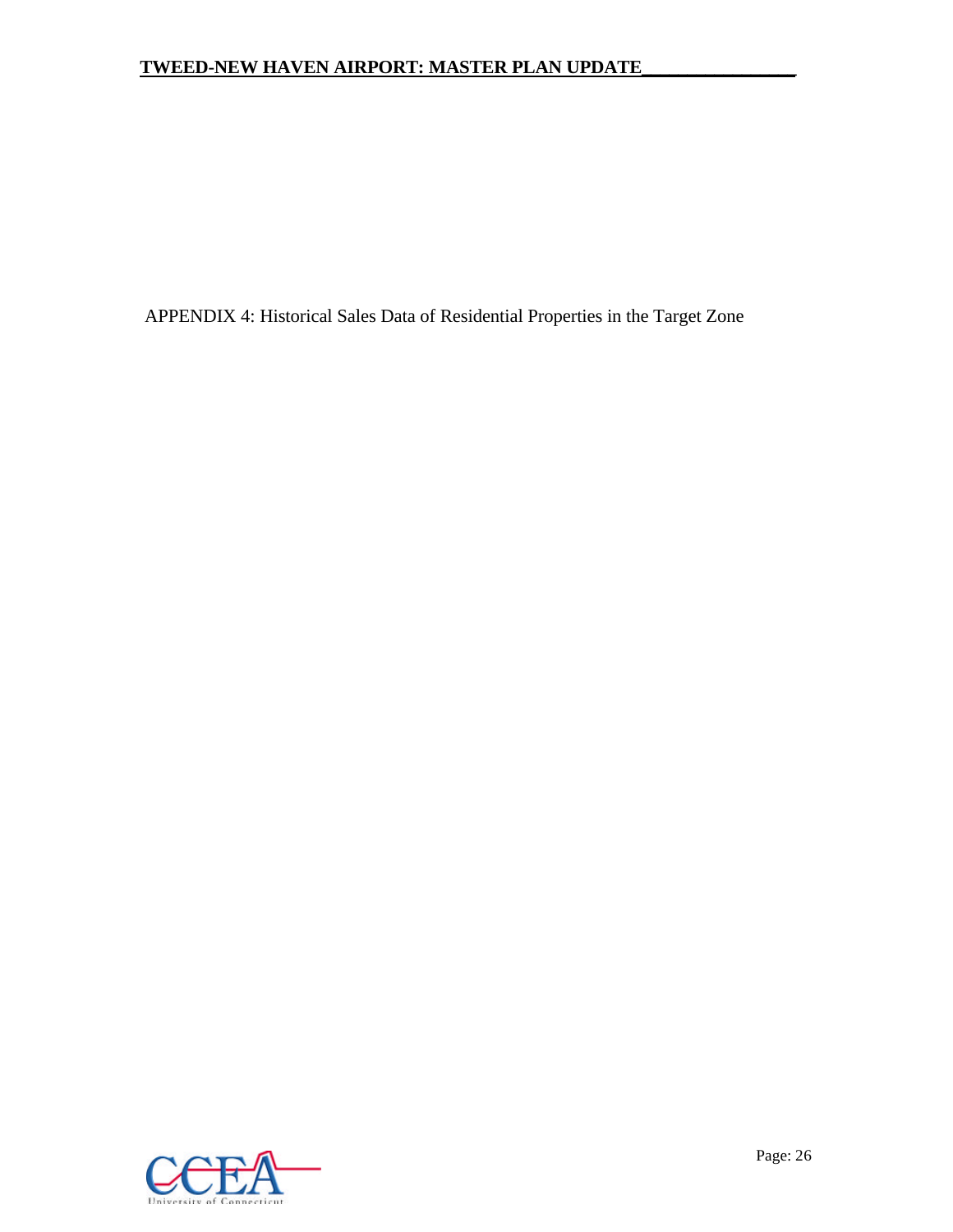Appendix 5: Target Zone with Runway Protection Zones Map

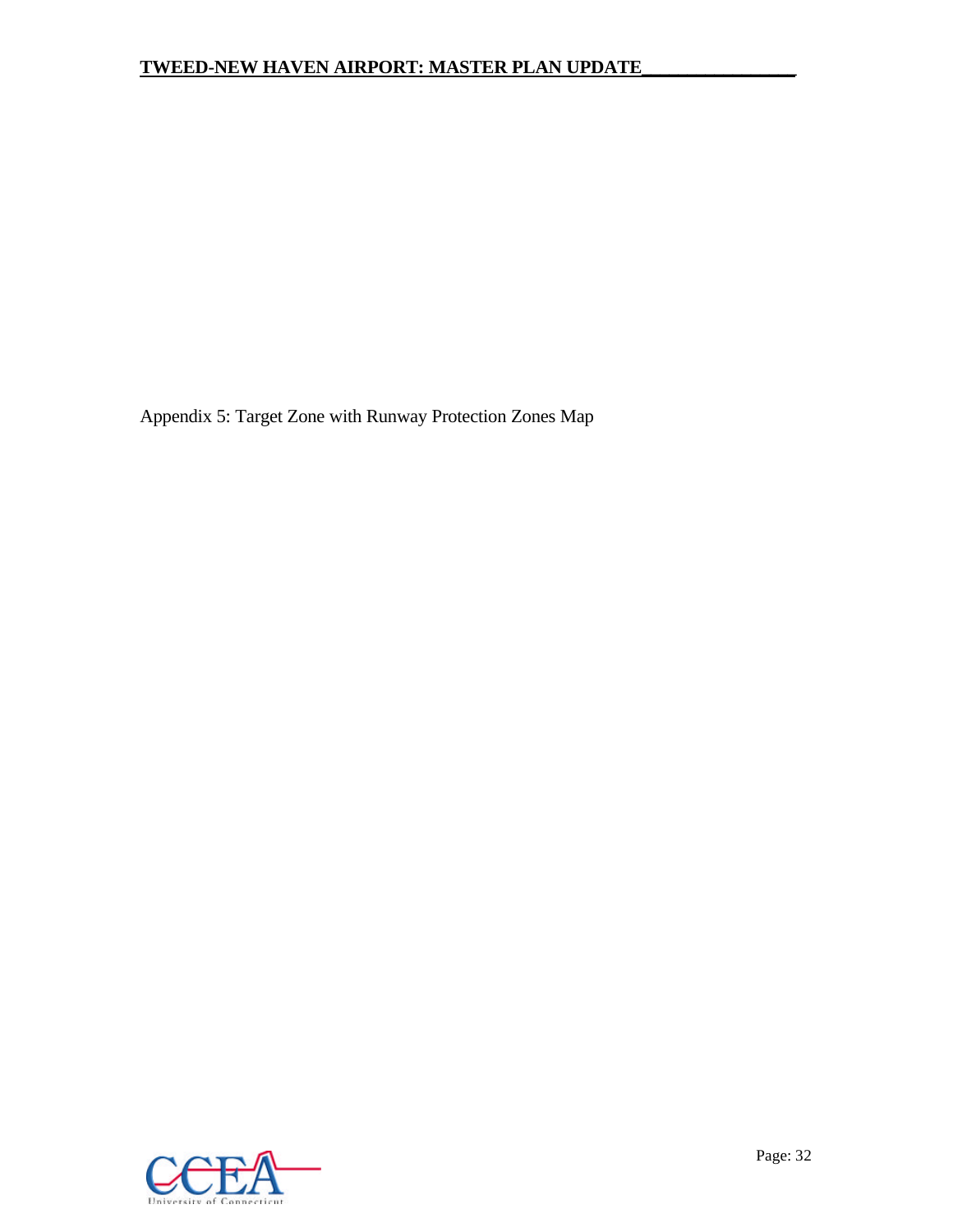

Scale 1 : 2,000 Feet

- % **Residences (>\= 65 Decibels) - East Haven**
- % **Residences (>\= 65 Decibels) - New Haven**
- # **Residences - East Haven**
- # **Residences - New Haven**
- **Streets - East Haven**
- **Streets - New Haven**
- **Town Boundary - East Haven**

**Town Boundary - New Haven**

## **Tweed - New Haven Airport**

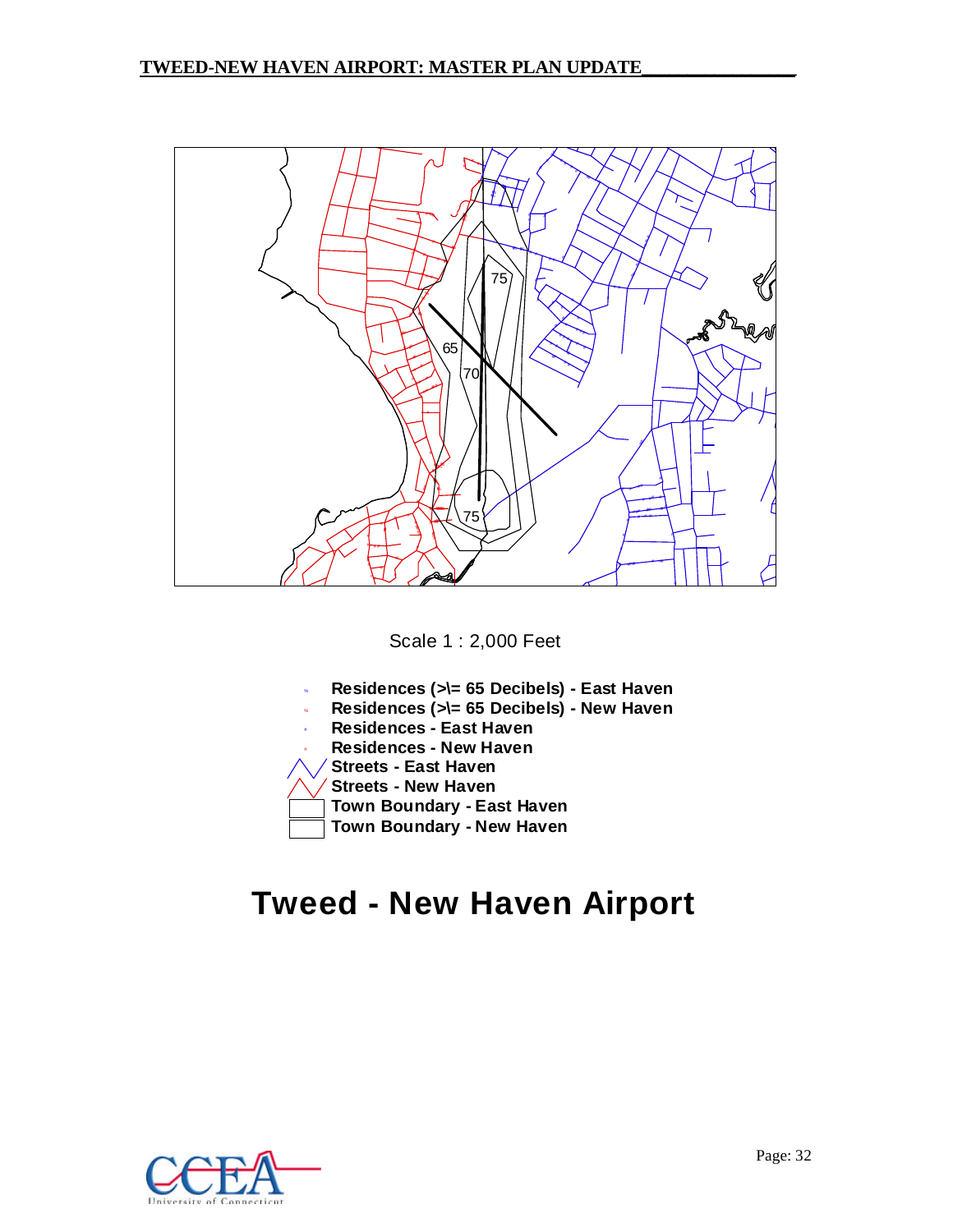## **APPENDIX 6**

## **REFERENCES ON PROPERTY VALUES AND AIRPORTS**

- Baxter, William F. and Lilian R. Altree, "Legal Aspects of Airport Noise", Journal of Law and Economics, 1972, v15(1), pp. 1-114.
- Borins, Sandford F., "Meiszkowski and Saper's Estimate of the Effects of Airport Noise on Property Values: A Comment", Journal of Urban Economics, 1981, v9(1), pp. 125-128.
- Conger, G. M. (1968), "Noise Damage", *The Appraisal Journal*, April.
- Dankert, T. M. (1985), "Liability for Noise When There is No Taking", *Legal News*, February.
- Feitelson, Eran I., Robert E. Hurd and Richard R. Mudge " The Impact of Airport Noise on Willingness to Pay for Residences", TR, 1997, v1 (1, Sep.), pp. 1-14.
- Guler, Kemal, Charles R. Plott and Quang H. Vuong "A Stud of Zero-Out Action: Experimental Analysis of a Process of Allocating Private Rights to the Use of Public Property", Caltech Social Science Working paper:650, 1987.
- Hall, T. H. and W. Beaton (1965), "A Factor Formula for Valuation of Avigation Easements", *The Appraisal Journal*, January.
- Haar, C. M. (1968), "Airport Noise and the Urban Dweller: A Proposed Solution", *The Appraisal Journal*, October.
- Howard, J. H. (1954), "Valuation of an Avigation Easement", *The Appraisal Journal*, July.
- Hyde, J. V. (1977), "Notes and Comments", *The Appraisal Journal,* April.
- Ingram, D. (1972), "The Effect on Value of Noise Factors", *The Appraisal Journal*, July.
- Jackson, R. "Airport Noise and Congestion: A Peak Loan Pricing Solution", Applied Economics, 1971, v3(3), pp. 197-204.
- Levesque, Terrence J., "Modelling the Effects of Airport Noise on Residential Housing Markets: A Case Study of Winnipeg International Airport", Journal of Transport Economics and Policy, 1994, v28(2), pp. 1989-210.
- Mieszkowski, Peter and Arthur M. Saper, "An Estimate of the Effects of Airport Noise on Property Values", Journal of Urban Economics, 1978, v5(4), pp. 425-440.

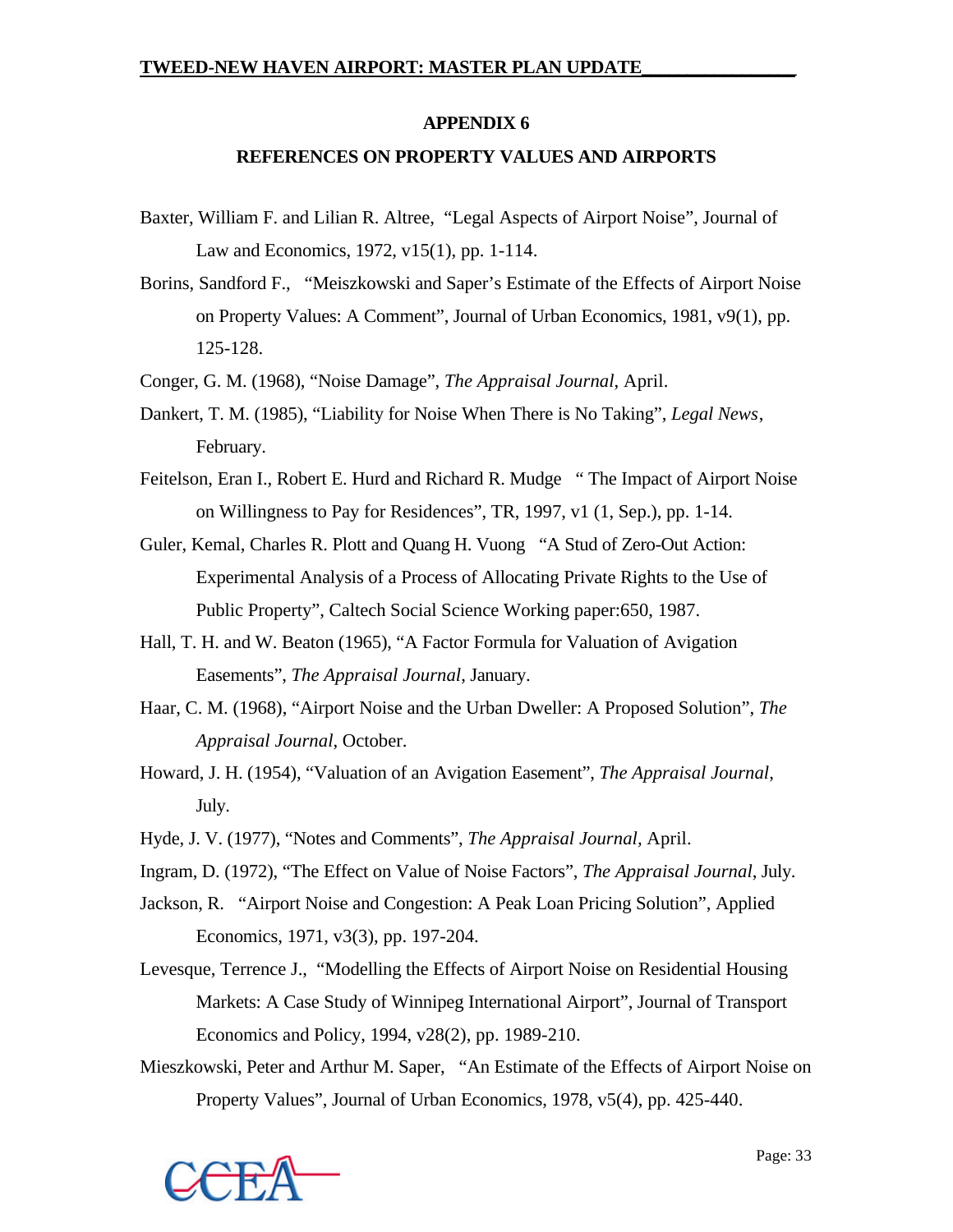- Nelson, Jon P., " Airport, Noise, Location, Rent, and the Market for residential Amenities", *Journal of Environmental Economics and Management*, 1979, v6(4), pp. 320-331.
- O'Byrne, Patricia Habuda, Jon P. Nelson and Joseph J. Seneca, " Housing Values, Census Estimates, Disequilibrium, and the Environmental Cost of Airport Noise: A Case Study of Atlanta", *Journal of Environmental Economics and Management*, 1985, v12(2), pp. 169-178.
- Pennington, G., N. Topham and R. Ward, "Aircraft Noise and Residential Property values Adjacent to Manchester International Airport", *Journal of Transport Economics and Policy*, 1990, v24(1), pp. 49-60.
- Randall, W. (1954), "Appraise of Damages Caused by Proximity to Jet Airport", *The Appraisal Journal*, January.
- Sackman, J. L. (1969), "Proximity Damages", *The Appraisal Journal*, April.
- Spaeth, R. L. (1972), "Measuring the Cost of Airport Noise: Formulas and Pitfalls", *The Appraisal Journal*, July.
- Strunck, J. E. (1963), "Avigational Easements Case Studies", *The Appraisal Journal*, April.
- Tomkins, J., N. Topham, N. Twomey, J., and R. Ward, (1998), "Noise versus access: the impact of an airport on urban property market," *Urban Studies*, February, v35 n2 243-259.
- Walther, H. O. (1954), "The Impact of Municipal Airports on the Market Value of Real Estate in the Adjacent Areas", *The Appraisal Journal*, January.
- Walther, H. O. (1959), "Effect of Jet Airports on Market Value of Vicinage Real Estate", *The Appraisal Journal*, October.
- West, R J. (1988), "Statistical Inference: An Avigation Easement Analysis", *Real Estate Issues*, 13(1), Spring/Summer.
- Uyeno, Dean, Stanley W. Hamilton and Andrew J.G. Biggs, "Density of residential Land Use and the Impact of Airport Noise", *Journal of Transport Economics and Policy*, 1993, v27(1), pp. 3-18.